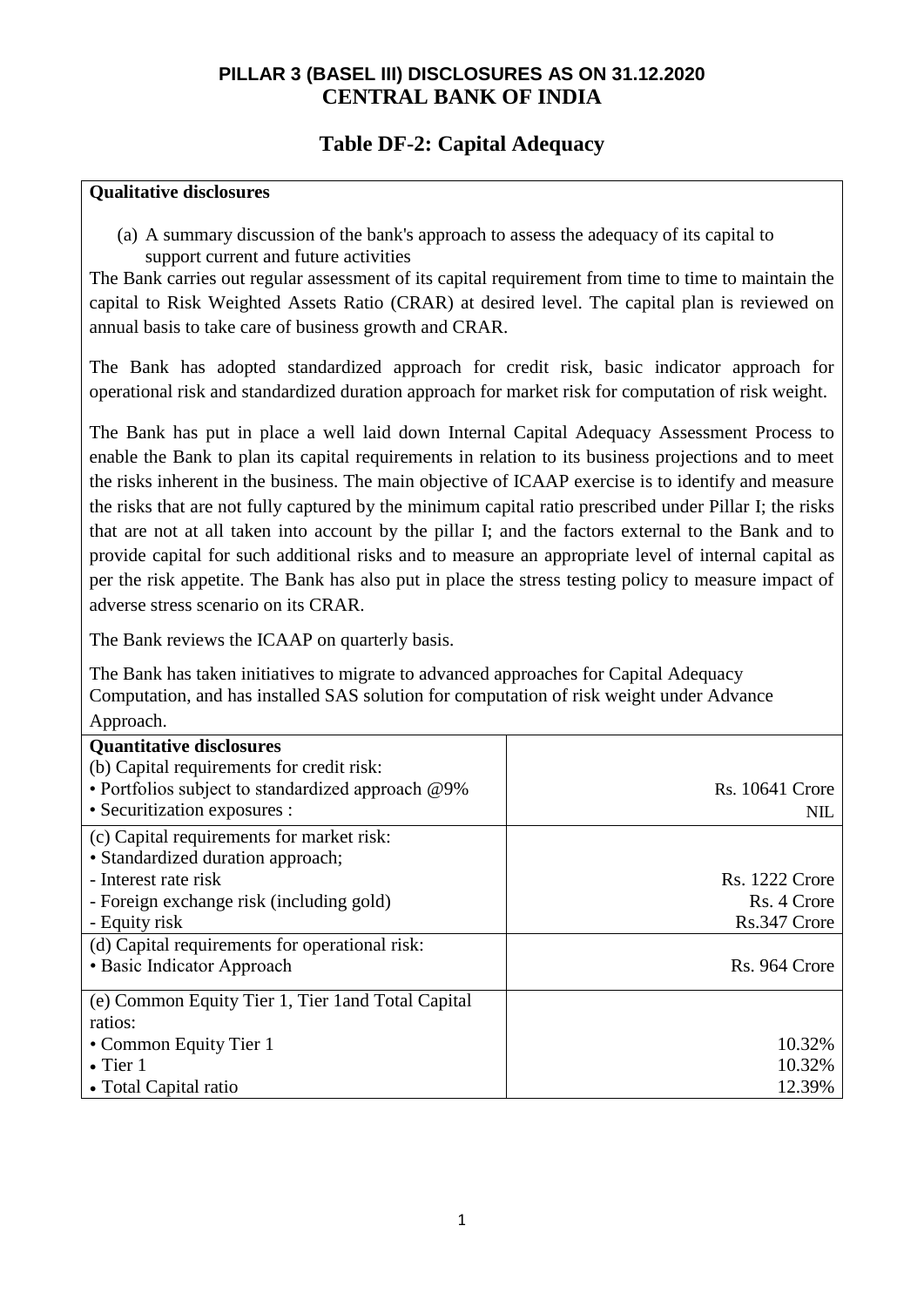#### **General qualitative disclosure requirement**

A committee of Board of Directors regularly oversees the Bank's Risk Management policies/practices under various risks viz. credit, operational, market, etc. The Bank also has separate committees comprising of top executives of Bank, headed by Managing Director & CEO and Executive Directors, such as Asset Liability Management, Credit Risk Management, and Operational Risk Management. These committees meet at regular intervals to assess and monitor the level of risk under various operations and initiate appropriate mitigation measures wherever necessary.

The Risk Management Department at Central Office headed by the Chief Risk Officer measures controls and manages risk within the limits set by the Board and enforces compliance with risk parameters set by the committees. The Chief Risk Officer is assisted by a team of Deputy General Managers, Assistant General Managers, Chief Managers, Senior Managers and Managers.

Risk Managers are posted at all Zonal offices who act as extended arms of Risk Management Department of Central Office. Risk Managers have also been identified at Regional Offices.

The Bank has in place detailed policies such as Credit Risk Policy, Credit Risk Mitigation and Collateral Management Policy, Enterprise Risk Management Policy, Market Discipline & Disclosure Policy, Operational Risk Management Policies, ALM Policy, Market Risk Management Policy, etc.

Besides these, the Loan Policy prescribe the parameters governing loan sourcing, guidelines on appraisal and evaluation of credit proposals, lending powers of delegated authorities, exposure norms and prudential limits.

Credit Monitoring Department headed by a General Manager monitors the loan portfolio, identifies Special Mention Accounts and takes corrective measures. Loan Review Mechanism is implemented by the department apart from managing of accounts under CDR mechanism.

Dynamic Review of all account with exposure above Rs 300 Crore is also under taken at specified frequency. Credit monitoring policy prescribes the methodology for monitoring and supervising the credit portfolio.

The Bank has introduced rating models for different segments of borrowers including retail lending schemes which measure the risks associated with counterparties and helps in making lending and pricing decisions. In case of large borrowers, credit risk assessment models evaluate financial risk, Industry risk, management risk and business risk of the counter party. Conduct of account is also factored in for arriving at an overall rating of the counter party. Where parental support as corporate guarantee is available, it is also factored in. To assess the risk return, RAROC is computed and used in decision making.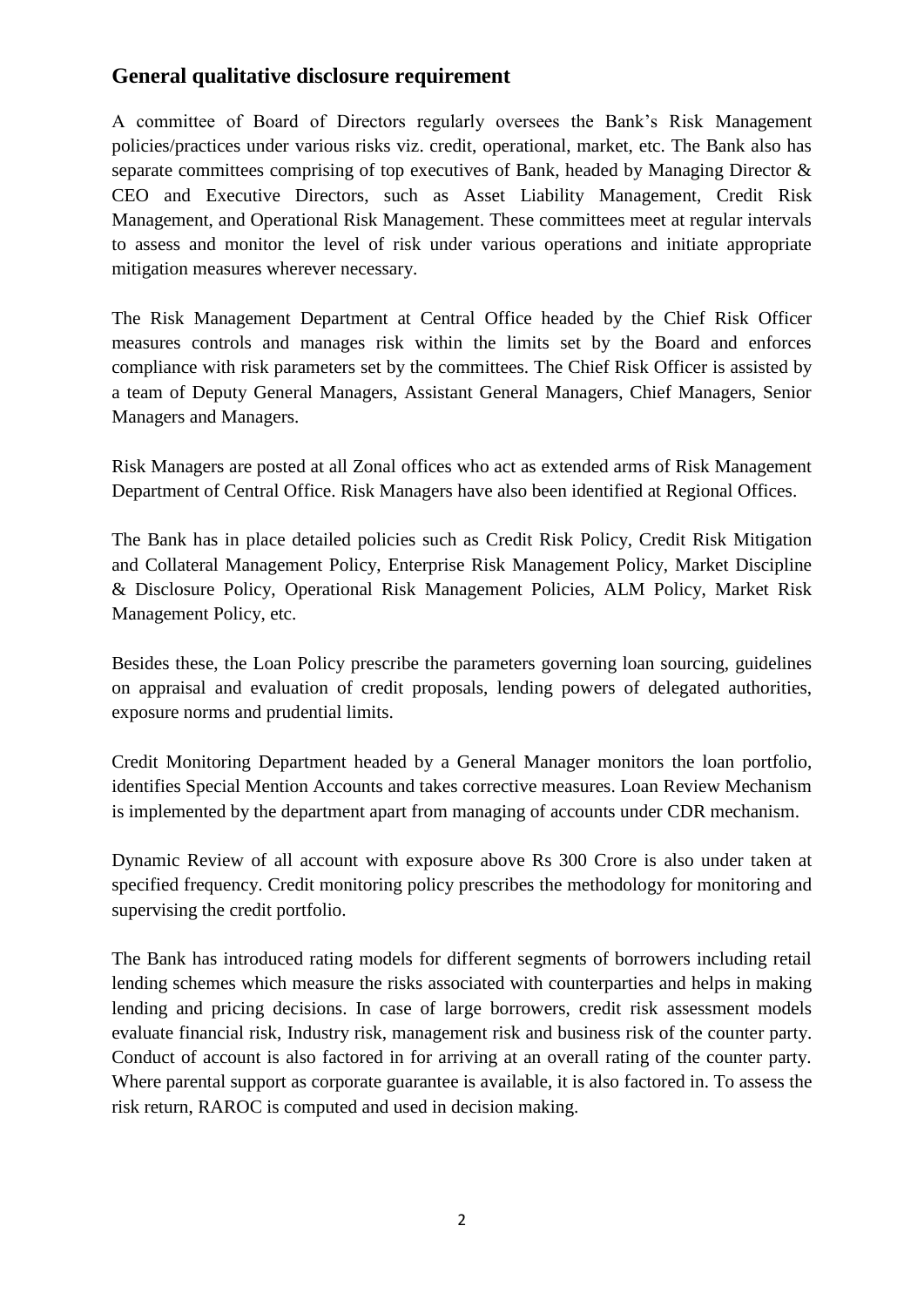#### **Table DF-3 Credit risk: General disclosures for all banks**

#### **(a) Qualitative Disclosures**

#### **Credit risk**

#### **Impaired :**

The Working Group to review the existing prudential guidelines on restructuring of advances by banks/financial institutions in its report dated 20.07.2012 observed that as per international accounting standards, accounts are generally treated as impaired on restructuring and recommended that similar practice should be followed in India. Ind AS 109 contains guidance on the recognition, derecognition, classification and measurement of financial instruments including impairment and hedge accounting

A Non-Performing Asset shall be a loan or an advance where-

- (i) Interest and/or instalment of principal remain overdue for a period of more than 90 days in respect of a Term Loan;
- (ii) The account remains out of order for 90 days
- (iii) The bill remains overdue for a period of more than 90 days in the case of Bills Purchased and Discounted
- (iv) In case of advances granted for Agricultural purposes
	- a) The instalment of principal or interest thereon remains overdue for two crop seasons for short duration crops
	- b) The instalment of principal or interest thereon remains overdue for one crop season for long duration crops
- (v) The amount of liquidity facility remains outstanding for more than 90 days, in respect of a securitization transaction undertaken in terms of guidelines on securitization dated February 1, 2006.
- (vi) in respect of derivative transactions, the overdue receivables representing positive mark to- market value of a derivative contract, if these remain unpaid for a period of 90 days from the specified due date for payment.

#### **Out of Order:**

An account should be treated as "Out of Order" if the outstanding balance remains continuously in excess of the sanctioned limit/drawing power, or in cases where the outstanding balance in the principal operating account is less than the sanctioned limit/drawing power, but there are no credits continuously for 90 days as on the date of balance sheet or credits are not enough to cover the interest debited in the account during the same period.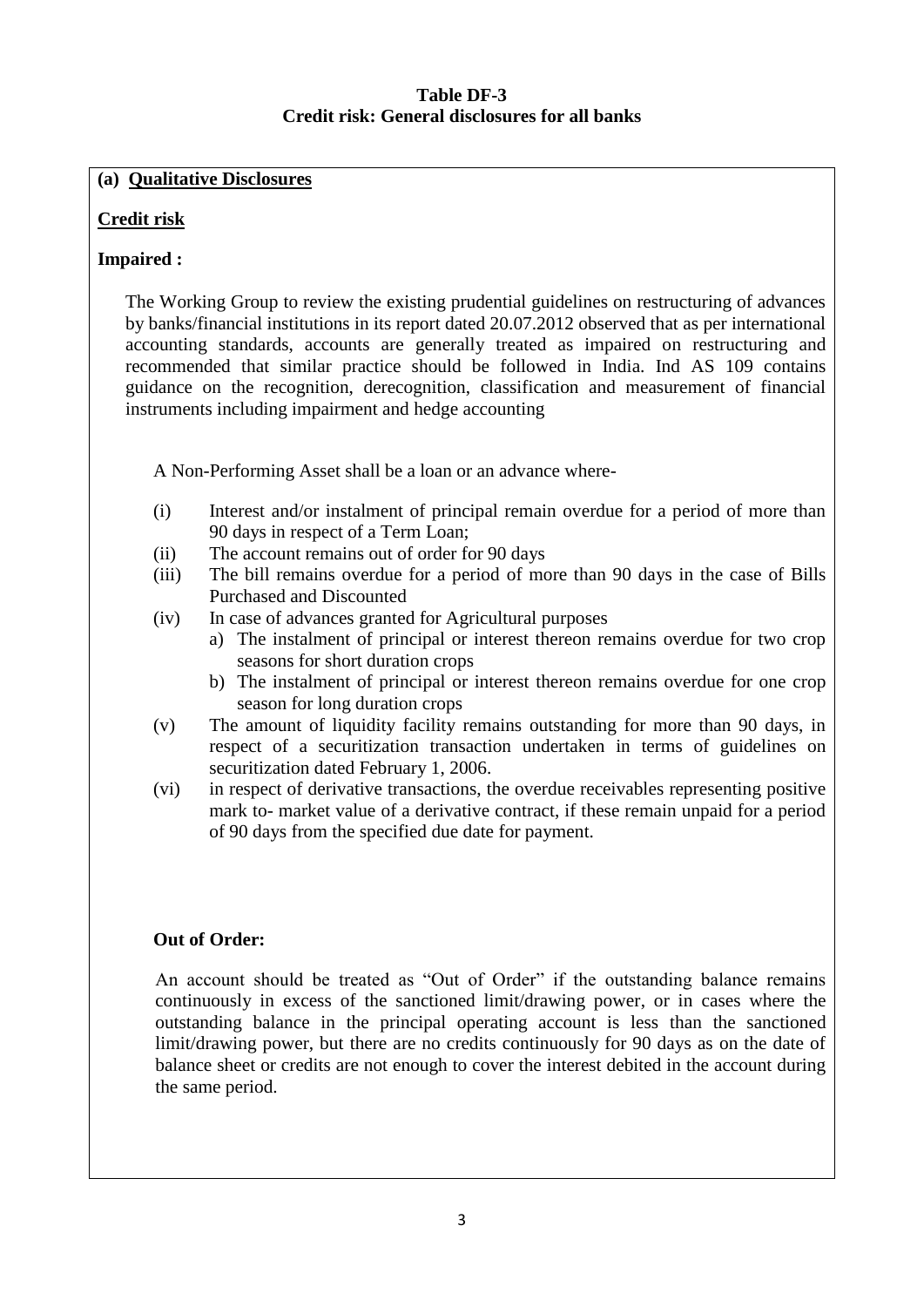#### **Overdue:**

Any amount due to a bank under any credit facility is overdue if it is not paid on due date fixed by the bank.

#### **Credit Risk Management Policy**

The Bank has put in place a well-articulated Board approved Credit Risk Policy which is reviewed annually. The policy deals with the following areas:

- Credit risk- definition, Policy and strategy
- Risk identification & measurement,
- Risk grading and aggregation,
- Credit risk rating framework and reporting,
- Risk control and portfolio management,
- Mitigation techniques,
- Target markets and type of economic activity,
- Credit approval authority,
- Country and currency exposure,
- Maturity patterns, level of diversification,
- Cyclical aspect of the economy,
- Credit risk in off balance sheet exposure,
- Credit risk monitoring procedures
- Managing of credit risk in interbank exposure,
- Country risk and other operational matters

#### **(Rs. in Crore)**

| <b>Quantitative Disclosures:</b> |
|----------------------------------|
| (b) Total gross credit risk      |
| exposures:                       |
| Fund based*:                     |
| Non-fund based:                  |
| *includes cash, balances with    |
| banks, investments, etc          |
| (c) Geographic distribution      |
| of exposures:                    |
| Overseas<br>Domestic<br>п        |
|                                  |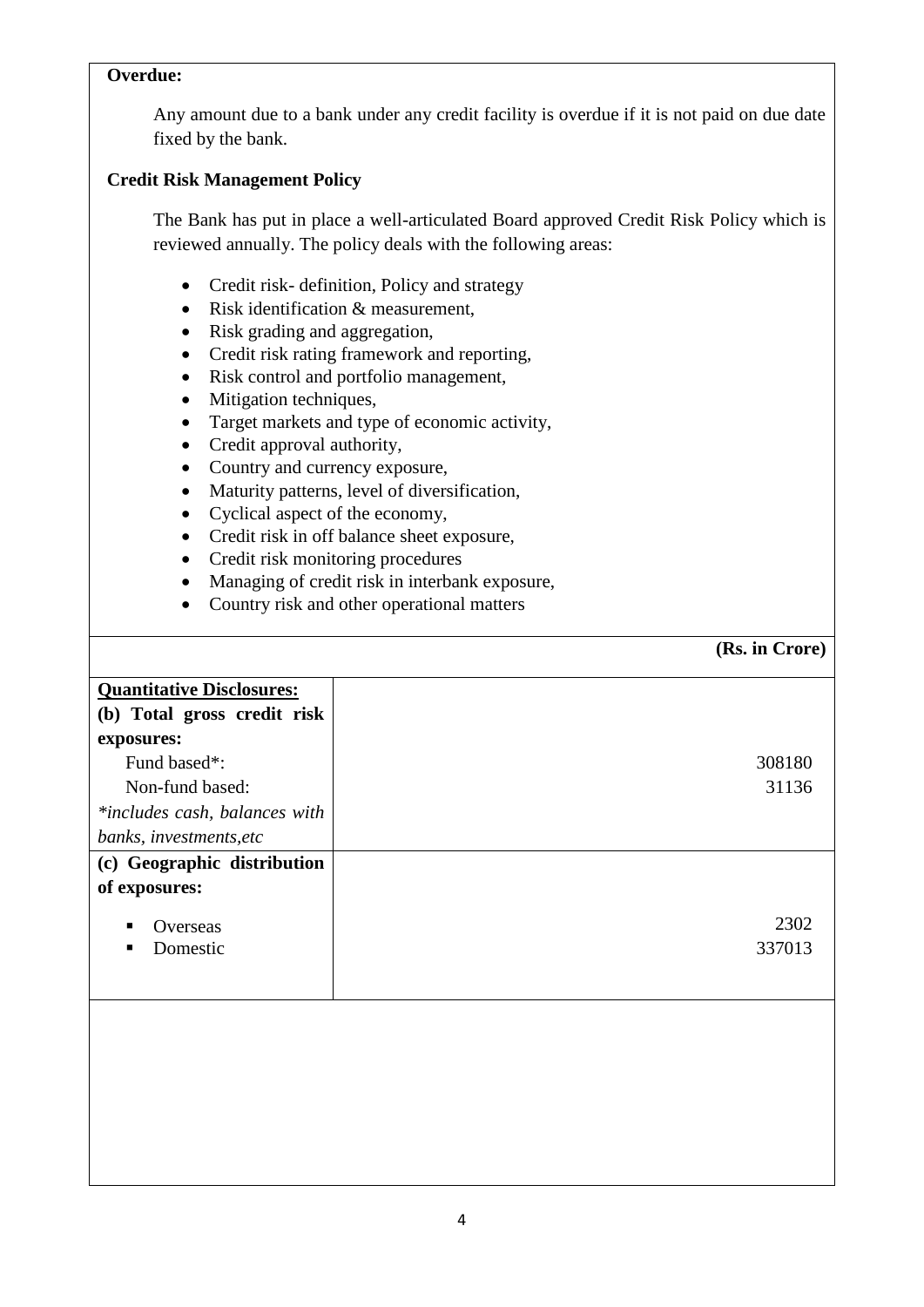| (d)                                                                                |               |                              |                  |
|------------------------------------------------------------------------------------|---------------|------------------------------|------------------|
| <b>Industry Name</b>                                                               | Rs. in Crore  | Rs. in Crore                 | Rs. in Crore     |
|                                                                                    | <b>Funded</b> | <b>Non-Funded Investment</b> |                  |
| A. Mining and Quarrying $(A.1 + A.2)$                                              | 532           | 634                          | 49               |
| A.1 Coal                                                                           | 296           | 303                          | $\Omega$         |
| A.2 Others                                                                         | 236           | 330                          | 49               |
| B. Food Processing (B.1 to B.5)                                                    | 6121          | 1193                         | 495              |
| B.1 Sugar                                                                          | 1468          | 22                           | 434              |
| B.2 Edible Oils and Vanaspati                                                      | 973           | 968                          | $\Omega$         |
| B.3 Tea                                                                            | 15            | $\overline{2}$               | $\overline{0}$   |
| <b>B.4 Coffee</b>                                                                  | 17            | $\overline{0}$               | $\theta$         |
| <b>B.5 Others</b>                                                                  | 3648          | 201                          | 61               |
| C. Beverages (excluding Tea & Coffee) and Tobacco                                  | 178           | 16                           | $\boldsymbol{0}$ |
| C.1 Tobacco and tobacco products                                                   | 50            | $\Omega$                     | $\overline{0}$   |
| C.2 Others                                                                         | 128           | 15                           | $\overline{0}$   |
| D. Textiles                                                                        | 6297          | 323                          | 334              |
| D.1 Cotton                                                                         | 2576          | 195                          | 184              |
| D.2 Jute                                                                           | 159           | 29                           | $\theta$         |
| D.3 Man-made, of which                                                             | 541           | 16                           | $\overline{0}$   |
| D.4 Others                                                                         | 3021          | 83                           | 150              |
| Out of D (i.e., Total Textiles) to Spinning Mills                                  | 585           | 12                           | $\theta$         |
| E. Leather and Leather products                                                    | 214           | 6                            | $\boldsymbol{0}$ |
| F. Wood and Wood Products                                                          | 226           | 43                           | $\overline{0}$   |
| G. Paper and Paper Products                                                        | 906           | 94                           | 45               |
| H. Petroleum (non-infra), Coal Products (non-mining)                               | 2561          | 99                           | 812              |
| and Nuclear Fuels                                                                  |               |                              |                  |
| I. Chemicals and Chemical Products (Dyes, Paints,<br>etc.) $(I.1 \text{ to } I.4)$ | 3462          | 964                          | 11               |
| I.1 Fertilizers                                                                    | 642           | 53                           | $\overline{0}$   |
| I.2 Drugs and Pharmaceuticals                                                      | 1387          | 819                          | 9                |
| I.3 Petro-chemicals (excluding under<br>Infrastructure)                            | 301           | 58                           | $\theta$         |
| I.4 Others                                                                         | 1131          | 34                           | $\overline{2}$   |
| J. Rubber, Plastic and their Products                                              | 1338          | 143                          | $\overline{0}$   |
| K. Glass & Glassware                                                               | 159           | 6                            | $\mathbf{0}$     |
| L. Cement and Cement Products                                                      | 1704          | 127                          | $\boldsymbol{0}$ |
| M. Basic Metal and Metal Products $(M.1 + M.2)$                                    | 7544          | 1795                         | 333              |
| M.1 Iron and Steel                                                                 | 4582          | 877                          | 251              |
| M.2 Other Metal and Metal Products                                                 | 2961          | 918                          | 82               |
| N. All Engineering $(N.1 + N.2)$                                                   | 6379          | 2943                         | 64               |
| N.1 Electronics                                                                    | 3392          | 253                          | 20               |
| N.2 Others                                                                         | 2986          | 2691                         | 44               |
| O. Vehicles, Vehicle Parts and Transport Equipment's                               | 1546          | 429                          | 274              |
| P. Gems and Jewellery                                                              | 4265          | 66                           | $\boldsymbol{0}$ |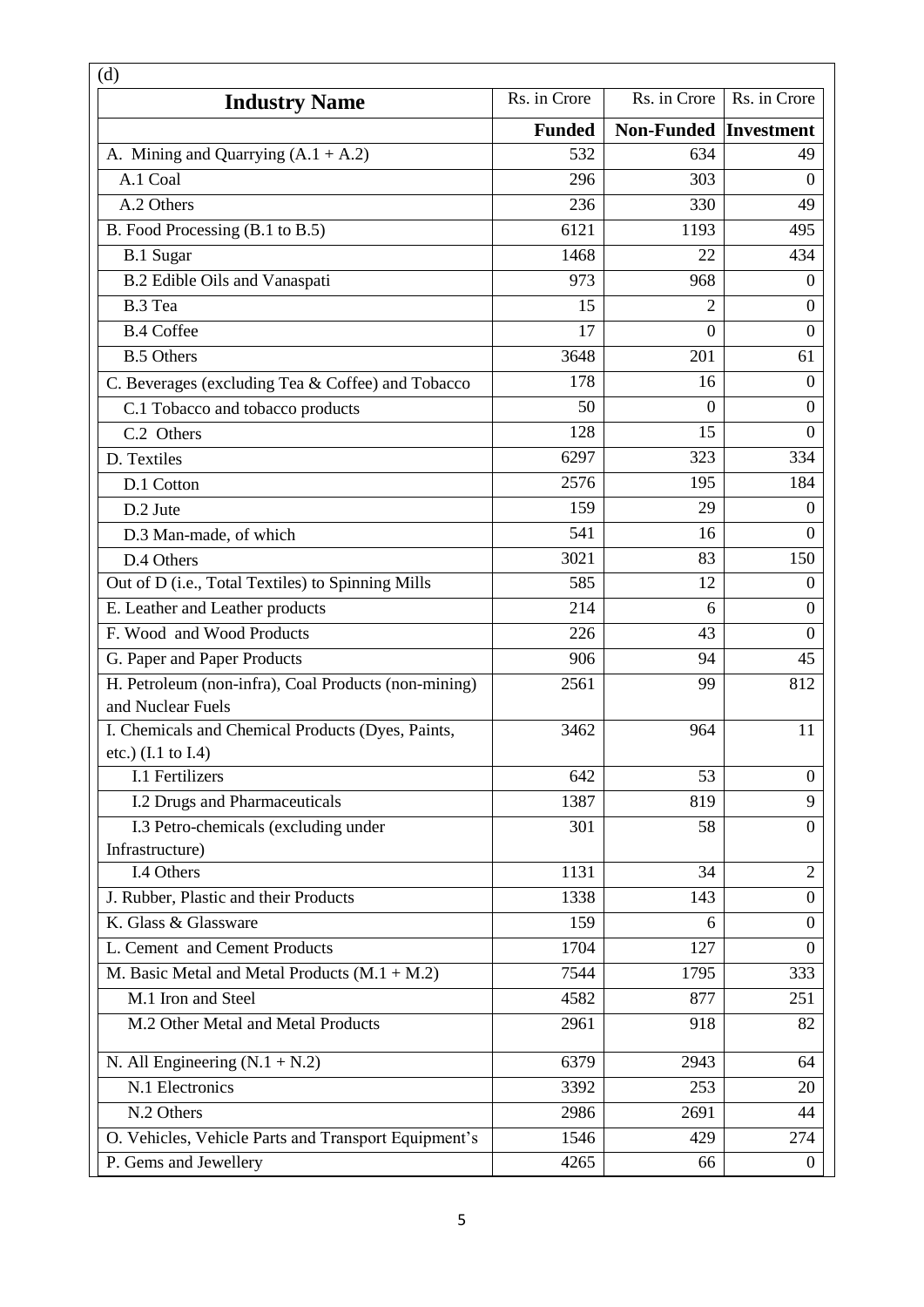| Q. Construction                                         | 2707             | 2320             | 295              |
|---------------------------------------------------------|------------------|------------------|------------------|
| R. Infrastructure (a to d)                              | 26548            | 7506             | 7737             |
| R.a Transport (a.1 to a.8)                              | 7173             | 1452             | 1083             |
| R.a.1 Roads and Bridges                                 | 5580             | 691              | 1083             |
| R.a.2 Ports                                             | 123              | $\boldsymbol{0}$ | $\boldsymbol{0}$ |
| R.a.3 Inland Waterways                                  | $\mathbf{0}$     | $\boldsymbol{0}$ | $\boldsymbol{0}$ |
| R.a.4 Airport                                           | 331              | 8                | $\overline{0}$   |
| R.a.5 Railway Track, tunnels, viaducts, bridges         | 664              | 49               | $\Omega$         |
| R.a.6 Urban Public Transport (except rolling            | 436              | 697              | $\Omega$         |
| stock in case of urban road transport)                  |                  |                  |                  |
| R.a.7 Shipyards                                         | 26               | $\Omega$         | $\Omega$         |
| R.a.8 Logistics Infrastructure                          | 12               | 8                | $\overline{0}$   |
| b. Energy $(b.1$ to $b.6)$                              | 9421             | 1367             | 5906             |
| b.1 Electricity (Generation)                            | 6995             | 434              | 5906             |
| <b>b.1.1 Central Govt PSUs</b>                          | 2199             | 4                | 1020             |
| b.1.2 State Govt PSUs (incl. SEBs)                      | 1026             | 82               | 3865             |
| b.1.3 Private Sector                                    | 3771             | 348              | 1021             |
| b.2 Electricity (Transmission)                          | 517              | 200              | $\theta$         |
| b.2.1 Central Govt PSUs                                 | $\mathbf{0}$     | $\boldsymbol{0}$ | $\boldsymbol{0}$ |
| <b>b.2.2</b> State Govt PSUs (incl. SEBs)               | 314              | 124              | $\overline{0}$   |
| b.2.3 Private Sector                                    | 203              | 76               | $\boldsymbol{0}$ |
| b.3 Electricity (Distribution)                          | 1416             | 720              | $\mathbf{0}$     |
| b.3.1 Central Govt PSUs                                 | $\theta$         | $\mathbf{0}$     | $\boldsymbol{0}$ |
| b.3.2 State Govt PSUs (incl. SEBs)                      | 1410             | 372              | $\boldsymbol{0}$ |
| b.3.3 Private Sector                                    | 7                | 348              | $\boldsymbol{0}$ |
| R.b.4 Oil Pipelines                                     | 116              | $\Omega$         | $\boldsymbol{0}$ |
| R.b.5 Oil/Gas/Liquefied Natural Gas (LNG)               | 376              | 10               | $\overline{0}$   |
| storage facility                                        |                  |                  |                  |
| R.b.6 Gas Pipelines                                     | $\boldsymbol{0}$ | $\overline{4}$   | $\boldsymbol{0}$ |
| R.c. Water and Sanitation (c.1 to c.7)                  | 801              | 9                | $\boldsymbol{0}$ |
| R.c.1 Solid Waste Management                            | 11               | $\boldsymbol{0}$ | $\boldsymbol{0}$ |
| R.c.2 Water supply pipelines                            | 11               | $\boldsymbol{0}$ | $\boldsymbol{0}$ |
| R.c.3 Water treatment plants                            | 8                | 5                | $\overline{0}$   |
| R.c.4 Sewage collection, treatment and disposal         | 471              | 1                | $\Omega$         |
| system                                                  |                  |                  |                  |
| R.c.5 Irrigation (dams, channels, embankments           | 300              | 3                | $\mathbf{0}$     |
| etc)                                                    |                  |                  |                  |
| R.c.6 Storm Water Drainage System                       | $\overline{0}$   | $\mathbf{0}$     | $\theta$         |
| R.c.7 Slurry Pipelines                                  | $\overline{0}$   | $\overline{0}$   | $\overline{0}$   |
|                                                         | 873              | 2597             | 39               |
| R.d. Communication (d.1 to d.3)                         |                  |                  |                  |
| R.d.1 Telecommunication (Fixed network)                 | 338              | 3                | $\boldsymbol{0}$ |
| R.d.2 Telecommunication towers                          | 37               | $\overline{0}$   | $\theta$         |
| R.d.3 Telecommunication and Telecom Services            | 498              | 2594             | 39               |
| R.e. Social and Commercial Infrastructure (e.1 to e.12) | 2416             | 116              | $\boldsymbol{0}$ |
| R.e.1 Education Institutions (capital stock)            | 625              | 13               | $\boldsymbol{0}$ |
| R.e.2 Hospitals (capital stock)                         | 544              | 75               | $\boldsymbol{0}$ |
|                                                         |                  |                  |                  |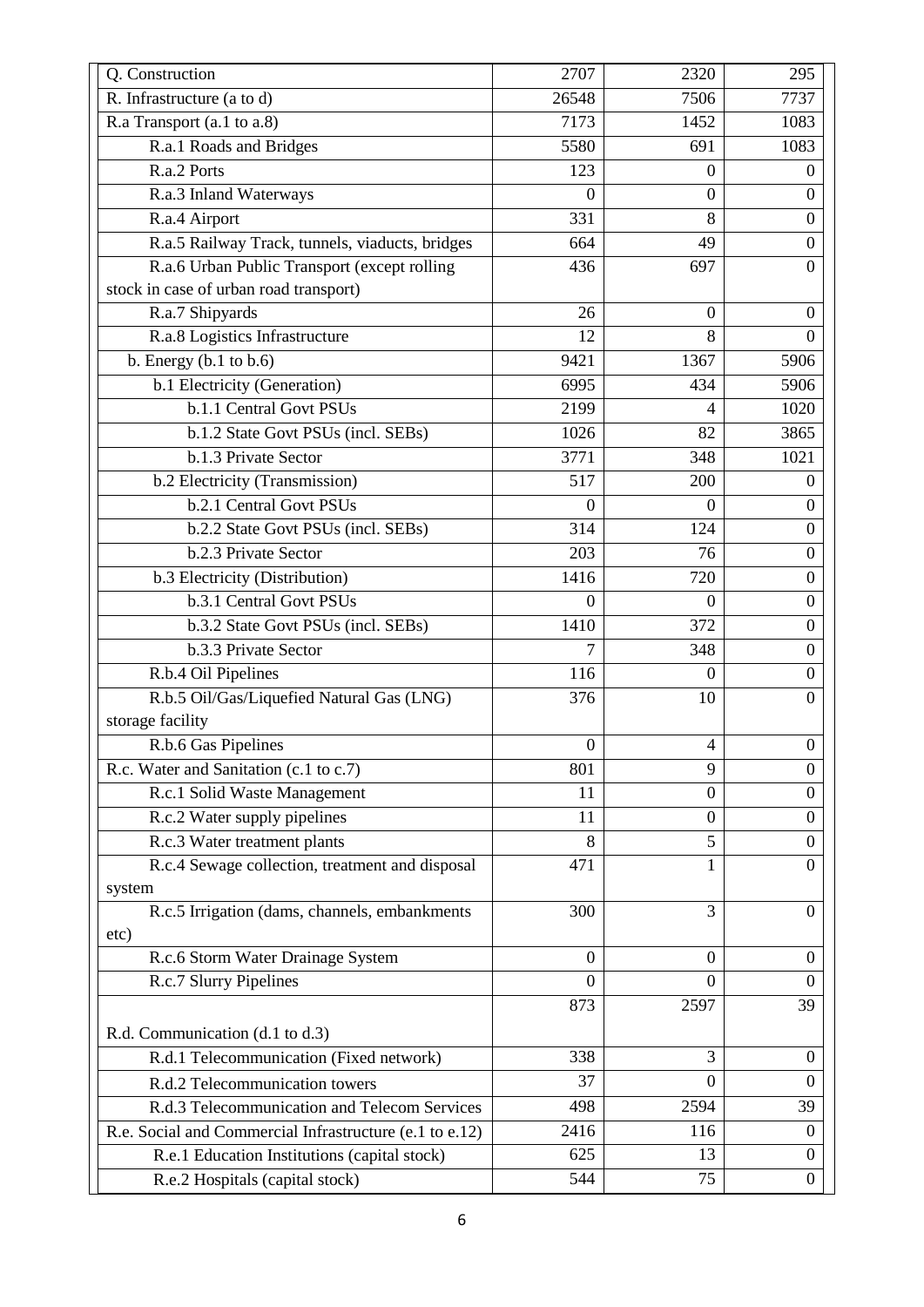| R.e.3 Three-star or higher category classified         | 318            | 18       | 0              |
|--------------------------------------------------------|----------------|----------|----------------|
| hotels located outside cities with population of more  |                |          |                |
| than 1 million                                         |                |          |                |
| R.e.4 Common infrastructure for industrial             | 272            | 4        | $\Omega$       |
| parks, SEZ, tourism facilities and agriculture markets |                |          |                |
| R.e.5 Fertilizer (Capital investment)                  | $\overline{0}$ | $\Omega$ | $\theta$       |
| R.e.6 Post harvest storage infrastructure for          | 300            | 6        | $\Omega$       |
| agriculture and horticultural produce including cold   |                |          |                |
| storage                                                |                |          |                |
| R.e.7 Terminal markets                                 | 3              | $\Omega$ | $\Omega$       |
| R.e.8 Soil-testing laboratories                        | $\Omega$       | $\Omega$ | $\Omega$       |
| R.e.9 Cold Chain                                       | $\theta$       | $\Omega$ | $\theta$       |
| R.e.10 Sports Infrastructure                           | 300            | $\Omega$ | $\overline{0}$ |
| R.e.11 Tourism - Ropeways and Cable Cars               | 50             | $\Omega$ | $\Omega$       |
| R.e.12 Affordable Housing                              | 3              | $\Omega$ | $\theta$       |
| R.f. Others, if any, please specify                    | 5864           | 1965     | 710            |
| S. Other Industries, pl. specify                       | 15364          | 2353     | 38             |
| All Industries (A to S)                                | 88049          | 21058    | 10488          |
| Residuary other advances (to tally with gross          | 129725         | 807      | 13036          |
| advances)                                              |                |          |                |
| <b>Total</b>                                           | 217774         | 21865    | 23524          |

Industry exposure is more than 5% of gross exposure (Amt. in Rs. cr)

|                                                  | <b>Funded</b> | <b>Non-Funded</b> | <b>Investment</b> |
|--------------------------------------------------|---------------|-------------------|-------------------|
| Infrastructure (Including Energy)                | 26548         | 7506              | 7737              |
| <b>Energy (Including Electricity Generation)</b> | 9421          | 1367              | 5906              |
| <b>Electricity Generation</b>                    | 6995          | 434               | 5906              |

| (e) Residual maturity breakdown of Performing Assets: | (Amt. in Rs. cr) |
|-------------------------------------------------------|------------------|
| Day $1$                                               | 56,569           |
| 02 days to 07 days:                                   | 2,614            |
| 08 days to 14 days:                                   | 280              |
| 15 days to 30 days:                                   | 6,018            |
| 31 days to 2 months:                                  | 13,577           |
| Above 2 months to 3 months:                           | 6,410            |
| Above 3 months to 6 months                            | 8,770            |
| Above 6 months to 12 months:                          | 12,213           |
| Above 1 year to 3 year                                | 97,088           |
| Above 3 years to 5 years                              | 26,943           |
| Over 5 years                                          | 64,404           |
| Total                                                 | 294,886          |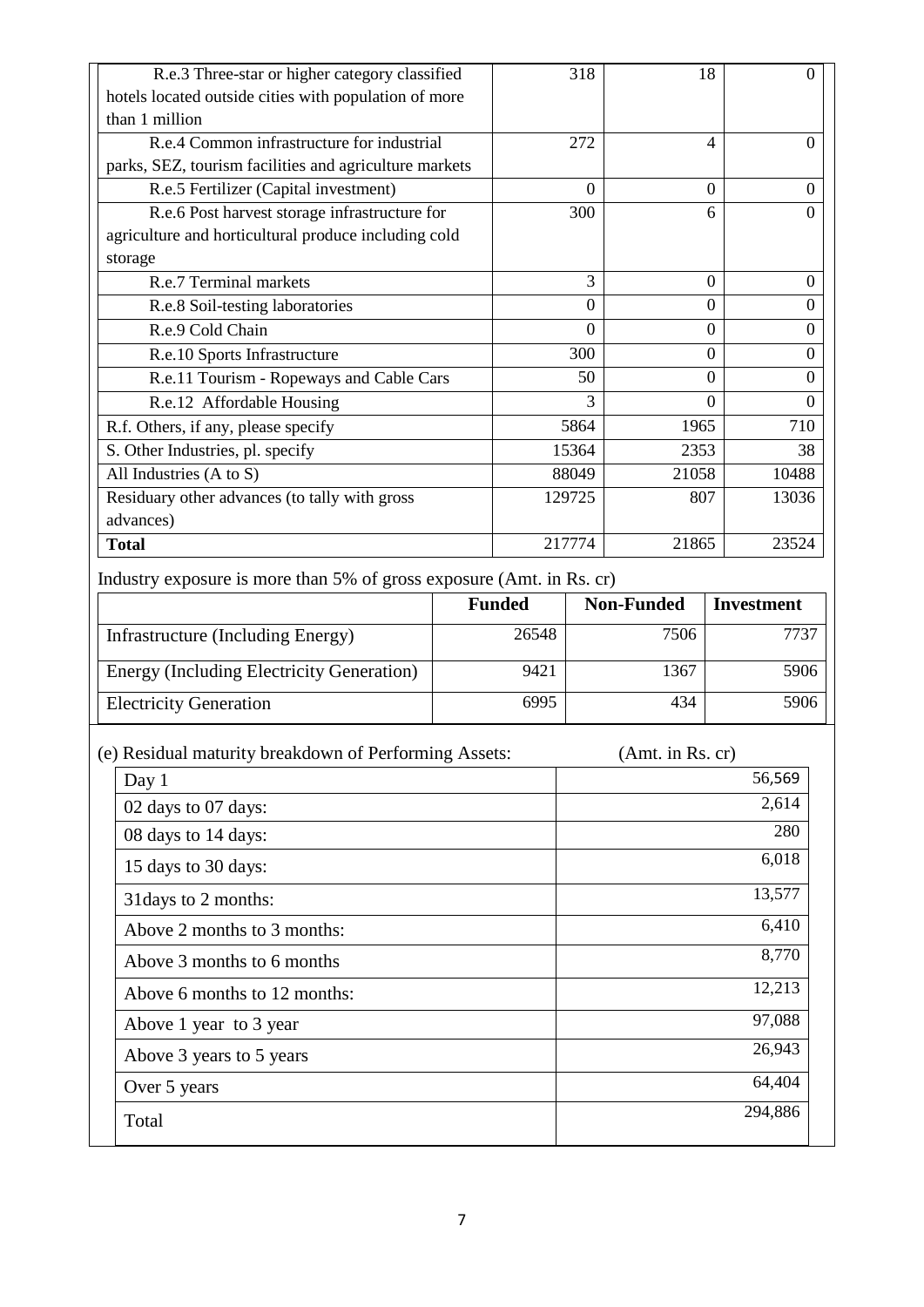| (Rs in cr)<br>443<br>Substandard<br>٠<br>5545<br>Doubtful 1<br>п<br>10251<br>Doubtful 2<br>Doubtful 3<br>9831<br>г<br>Loss<br>п<br>3415<br>7515<br>$(g)$ Net NPAs (Rs. in cr.)<br>(h) NPA Ratios<br>16.30%<br>Gross NPAs to gross<br>٠<br>advances<br>Net NPAs<br>to<br>Ξ<br>net<br>4.73%<br>advances<br>of<br><b>NPAs</b><br><b>Movement</b><br>(i)<br>$(Gross)$ (Rs. in cr.)<br>32589<br>Opening balance<br>ш<br>228<br><b>Additions</b><br>٠<br>3331<br>Reductions<br>29486<br>NPA (Gross)<br>ш<br>(j) Movement of provisions<br>for NPAs (Rs in cr)<br>21007<br>Opening balance<br>Provisions made during<br>568<br>the period<br>Write-off/Write-back<br>п<br>684<br>of excess provisions<br>20889<br>Closing balance<br>п<br>Non-<br>2413<br><b>Amount</b><br><b>of</b><br>$\left( \mathbf{k}\right)$<br><b>Performing Investments</b><br>(Rs incr)<br>2262<br>(I) Amount of provisions<br>held<br>for<br>non-performing<br>investments (Rs in cr)<br><b>of</b><br><b>Movement</b><br>(m)<br>provisions/depreciation<br>on<br>investments: (Rs. in cr)<br>Opening balance<br>5352<br>п<br>Provisions<br>made<br>п<br>56<br>during the period<br>Write-off<br>п<br>Write back of excess<br>■<br>175<br>provision<br>Closing balance<br>5233<br>ш | (f) Amount of NPAs (Gross) |  |
|-------------------------------------------------------------------------------------------------------------------------------------------------------------------------------------------------------------------------------------------------------------------------------------------------------------------------------------------------------------------------------------------------------------------------------------------------------------------------------------------------------------------------------------------------------------------------------------------------------------------------------------------------------------------------------------------------------------------------------------------------------------------------------------------------------------------------------------------------------------------------------------------------------------------------------------------------------------------------------------------------------------------------------------------------------------------------------------------------------------------------------------------------------------------------------------------------------------------------------------------------------|----------------------------|--|
|                                                                                                                                                                                                                                                                                                                                                                                                                                                                                                                                                                                                                                                                                                                                                                                                                                                                                                                                                                                                                                                                                                                                                                                                                                                       |                            |  |
|                                                                                                                                                                                                                                                                                                                                                                                                                                                                                                                                                                                                                                                                                                                                                                                                                                                                                                                                                                                                                                                                                                                                                                                                                                                       |                            |  |
|                                                                                                                                                                                                                                                                                                                                                                                                                                                                                                                                                                                                                                                                                                                                                                                                                                                                                                                                                                                                                                                                                                                                                                                                                                                       |                            |  |
|                                                                                                                                                                                                                                                                                                                                                                                                                                                                                                                                                                                                                                                                                                                                                                                                                                                                                                                                                                                                                                                                                                                                                                                                                                                       |                            |  |
|                                                                                                                                                                                                                                                                                                                                                                                                                                                                                                                                                                                                                                                                                                                                                                                                                                                                                                                                                                                                                                                                                                                                                                                                                                                       |                            |  |
|                                                                                                                                                                                                                                                                                                                                                                                                                                                                                                                                                                                                                                                                                                                                                                                                                                                                                                                                                                                                                                                                                                                                                                                                                                                       |                            |  |
|                                                                                                                                                                                                                                                                                                                                                                                                                                                                                                                                                                                                                                                                                                                                                                                                                                                                                                                                                                                                                                                                                                                                                                                                                                                       |                            |  |
|                                                                                                                                                                                                                                                                                                                                                                                                                                                                                                                                                                                                                                                                                                                                                                                                                                                                                                                                                                                                                                                                                                                                                                                                                                                       |                            |  |
|                                                                                                                                                                                                                                                                                                                                                                                                                                                                                                                                                                                                                                                                                                                                                                                                                                                                                                                                                                                                                                                                                                                                                                                                                                                       |                            |  |
|                                                                                                                                                                                                                                                                                                                                                                                                                                                                                                                                                                                                                                                                                                                                                                                                                                                                                                                                                                                                                                                                                                                                                                                                                                                       |                            |  |
|                                                                                                                                                                                                                                                                                                                                                                                                                                                                                                                                                                                                                                                                                                                                                                                                                                                                                                                                                                                                                                                                                                                                                                                                                                                       |                            |  |
|                                                                                                                                                                                                                                                                                                                                                                                                                                                                                                                                                                                                                                                                                                                                                                                                                                                                                                                                                                                                                                                                                                                                                                                                                                                       |                            |  |
|                                                                                                                                                                                                                                                                                                                                                                                                                                                                                                                                                                                                                                                                                                                                                                                                                                                                                                                                                                                                                                                                                                                                                                                                                                                       |                            |  |
|                                                                                                                                                                                                                                                                                                                                                                                                                                                                                                                                                                                                                                                                                                                                                                                                                                                                                                                                                                                                                                                                                                                                                                                                                                                       |                            |  |
|                                                                                                                                                                                                                                                                                                                                                                                                                                                                                                                                                                                                                                                                                                                                                                                                                                                                                                                                                                                                                                                                                                                                                                                                                                                       |                            |  |
|                                                                                                                                                                                                                                                                                                                                                                                                                                                                                                                                                                                                                                                                                                                                                                                                                                                                                                                                                                                                                                                                                                                                                                                                                                                       |                            |  |
|                                                                                                                                                                                                                                                                                                                                                                                                                                                                                                                                                                                                                                                                                                                                                                                                                                                                                                                                                                                                                                                                                                                                                                                                                                                       |                            |  |
|                                                                                                                                                                                                                                                                                                                                                                                                                                                                                                                                                                                                                                                                                                                                                                                                                                                                                                                                                                                                                                                                                                                                                                                                                                                       |                            |  |
|                                                                                                                                                                                                                                                                                                                                                                                                                                                                                                                                                                                                                                                                                                                                                                                                                                                                                                                                                                                                                                                                                                                                                                                                                                                       |                            |  |
|                                                                                                                                                                                                                                                                                                                                                                                                                                                                                                                                                                                                                                                                                                                                                                                                                                                                                                                                                                                                                                                                                                                                                                                                                                                       |                            |  |
|                                                                                                                                                                                                                                                                                                                                                                                                                                                                                                                                                                                                                                                                                                                                                                                                                                                                                                                                                                                                                                                                                                                                                                                                                                                       |                            |  |
|                                                                                                                                                                                                                                                                                                                                                                                                                                                                                                                                                                                                                                                                                                                                                                                                                                                                                                                                                                                                                                                                                                                                                                                                                                                       |                            |  |
|                                                                                                                                                                                                                                                                                                                                                                                                                                                                                                                                                                                                                                                                                                                                                                                                                                                                                                                                                                                                                                                                                                                                                                                                                                                       |                            |  |
|                                                                                                                                                                                                                                                                                                                                                                                                                                                                                                                                                                                                                                                                                                                                                                                                                                                                                                                                                                                                                                                                                                                                                                                                                                                       |                            |  |
|                                                                                                                                                                                                                                                                                                                                                                                                                                                                                                                                                                                                                                                                                                                                                                                                                                                                                                                                                                                                                                                                                                                                                                                                                                                       |                            |  |
|                                                                                                                                                                                                                                                                                                                                                                                                                                                                                                                                                                                                                                                                                                                                                                                                                                                                                                                                                                                                                                                                                                                                                                                                                                                       |                            |  |
|                                                                                                                                                                                                                                                                                                                                                                                                                                                                                                                                                                                                                                                                                                                                                                                                                                                                                                                                                                                                                                                                                                                                                                                                                                                       |                            |  |
|                                                                                                                                                                                                                                                                                                                                                                                                                                                                                                                                                                                                                                                                                                                                                                                                                                                                                                                                                                                                                                                                                                                                                                                                                                                       |                            |  |
|                                                                                                                                                                                                                                                                                                                                                                                                                                                                                                                                                                                                                                                                                                                                                                                                                                                                                                                                                                                                                                                                                                                                                                                                                                                       |                            |  |
|                                                                                                                                                                                                                                                                                                                                                                                                                                                                                                                                                                                                                                                                                                                                                                                                                                                                                                                                                                                                                                                                                                                                                                                                                                                       |                            |  |
|                                                                                                                                                                                                                                                                                                                                                                                                                                                                                                                                                                                                                                                                                                                                                                                                                                                                                                                                                                                                                                                                                                                                                                                                                                                       |                            |  |
|                                                                                                                                                                                                                                                                                                                                                                                                                                                                                                                                                                                                                                                                                                                                                                                                                                                                                                                                                                                                                                                                                                                                                                                                                                                       |                            |  |
|                                                                                                                                                                                                                                                                                                                                                                                                                                                                                                                                                                                                                                                                                                                                                                                                                                                                                                                                                                                                                                                                                                                                                                                                                                                       |                            |  |
|                                                                                                                                                                                                                                                                                                                                                                                                                                                                                                                                                                                                                                                                                                                                                                                                                                                                                                                                                                                                                                                                                                                                                                                                                                                       |                            |  |
|                                                                                                                                                                                                                                                                                                                                                                                                                                                                                                                                                                                                                                                                                                                                                                                                                                                                                                                                                                                                                                                                                                                                                                                                                                                       |                            |  |
|                                                                                                                                                                                                                                                                                                                                                                                                                                                                                                                                                                                                                                                                                                                                                                                                                                                                                                                                                                                                                                                                                                                                                                                                                                                       |                            |  |
|                                                                                                                                                                                                                                                                                                                                                                                                                                                                                                                                                                                                                                                                                                                                                                                                                                                                                                                                                                                                                                                                                                                                                                                                                                                       |                            |  |
|                                                                                                                                                                                                                                                                                                                                                                                                                                                                                                                                                                                                                                                                                                                                                                                                                                                                                                                                                                                                                                                                                                                                                                                                                                                       |                            |  |
|                                                                                                                                                                                                                                                                                                                                                                                                                                                                                                                                                                                                                                                                                                                                                                                                                                                                                                                                                                                                                                                                                                                                                                                                                                                       |                            |  |
|                                                                                                                                                                                                                                                                                                                                                                                                                                                                                                                                                                                                                                                                                                                                                                                                                                                                                                                                                                                                                                                                                                                                                                                                                                                       |                            |  |
|                                                                                                                                                                                                                                                                                                                                                                                                                                                                                                                                                                                                                                                                                                                                                                                                                                                                                                                                                                                                                                                                                                                                                                                                                                                       |                            |  |
|                                                                                                                                                                                                                                                                                                                                                                                                                                                                                                                                                                                                                                                                                                                                                                                                                                                                                                                                                                                                                                                                                                                                                                                                                                                       |                            |  |
|                                                                                                                                                                                                                                                                                                                                                                                                                                                                                                                                                                                                                                                                                                                                                                                                                                                                                                                                                                                                                                                                                                                                                                                                                                                       |                            |  |
|                                                                                                                                                                                                                                                                                                                                                                                                                                                                                                                                                                                                                                                                                                                                                                                                                                                                                                                                                                                                                                                                                                                                                                                                                                                       |                            |  |
|                                                                                                                                                                                                                                                                                                                                                                                                                                                                                                                                                                                                                                                                                                                                                                                                                                                                                                                                                                                                                                                                                                                                                                                                                                                       |                            |  |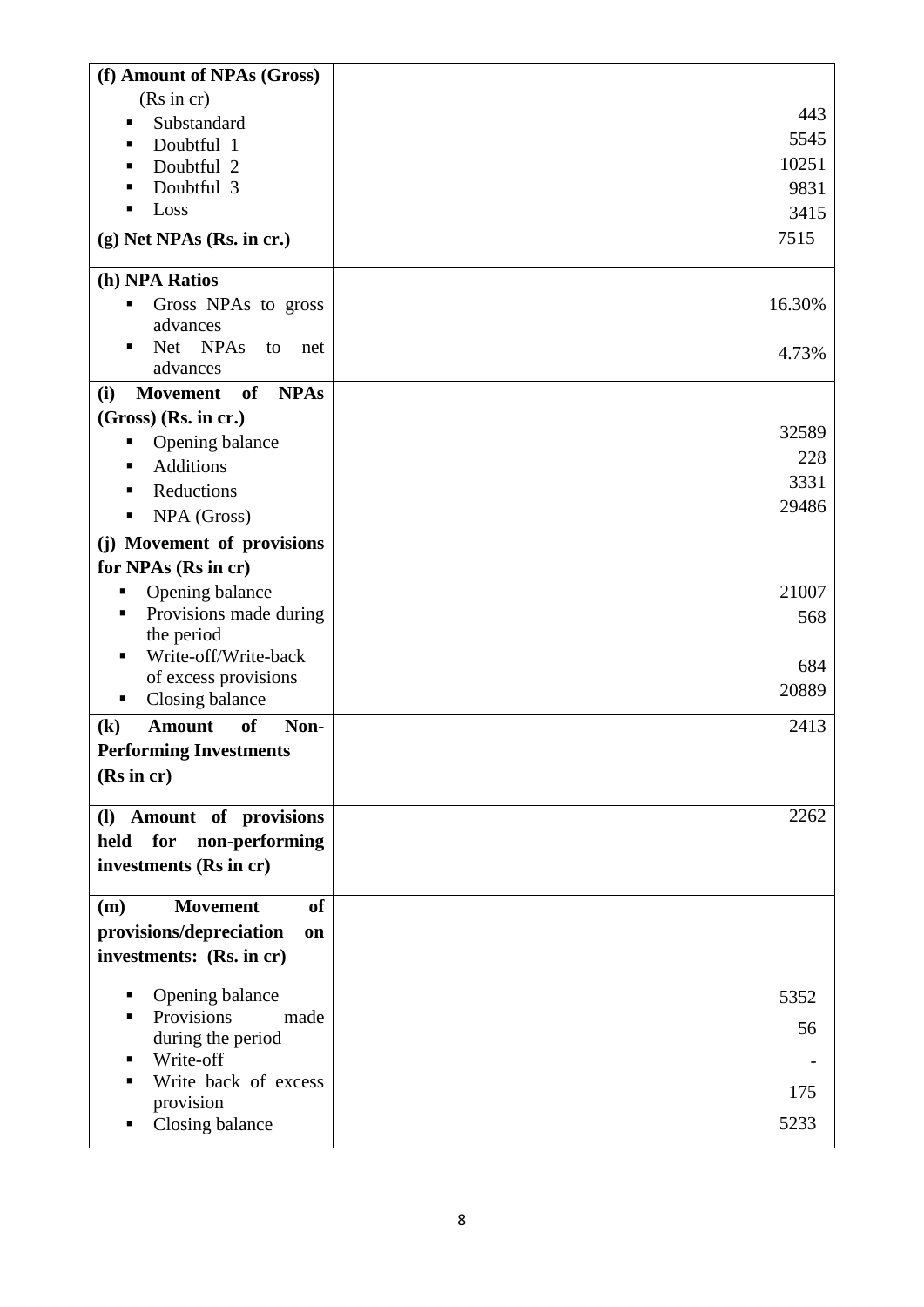| (n) Amount of NPA by 5       |                                       |                   |
|------------------------------|---------------------------------------|-------------------|
| major industry (Rs. in cr)   | <b>Industry Name</b>                  | <b>Gross NPAs</b> |
|                              | Infrastructure                        | 5,564             |
|                              | All Engineering                       | 3,576             |
|                              | <b>Basic Metal and Metal Products</b> | 1,768             |
|                              | <b>Textiles</b>                       | 1,310             |
|                              | Food Processing                       | 1,069             |
|                              |                                       |                   |
| Amount of NPA<br>(0)<br>by   |                                       |                   |
| geographic areas (Rs. in cr) | Domestic<br>Overseas                  |                   |
|                              | 29,483<br>$\overline{0}$              |                   |
|                              |                                       |                   |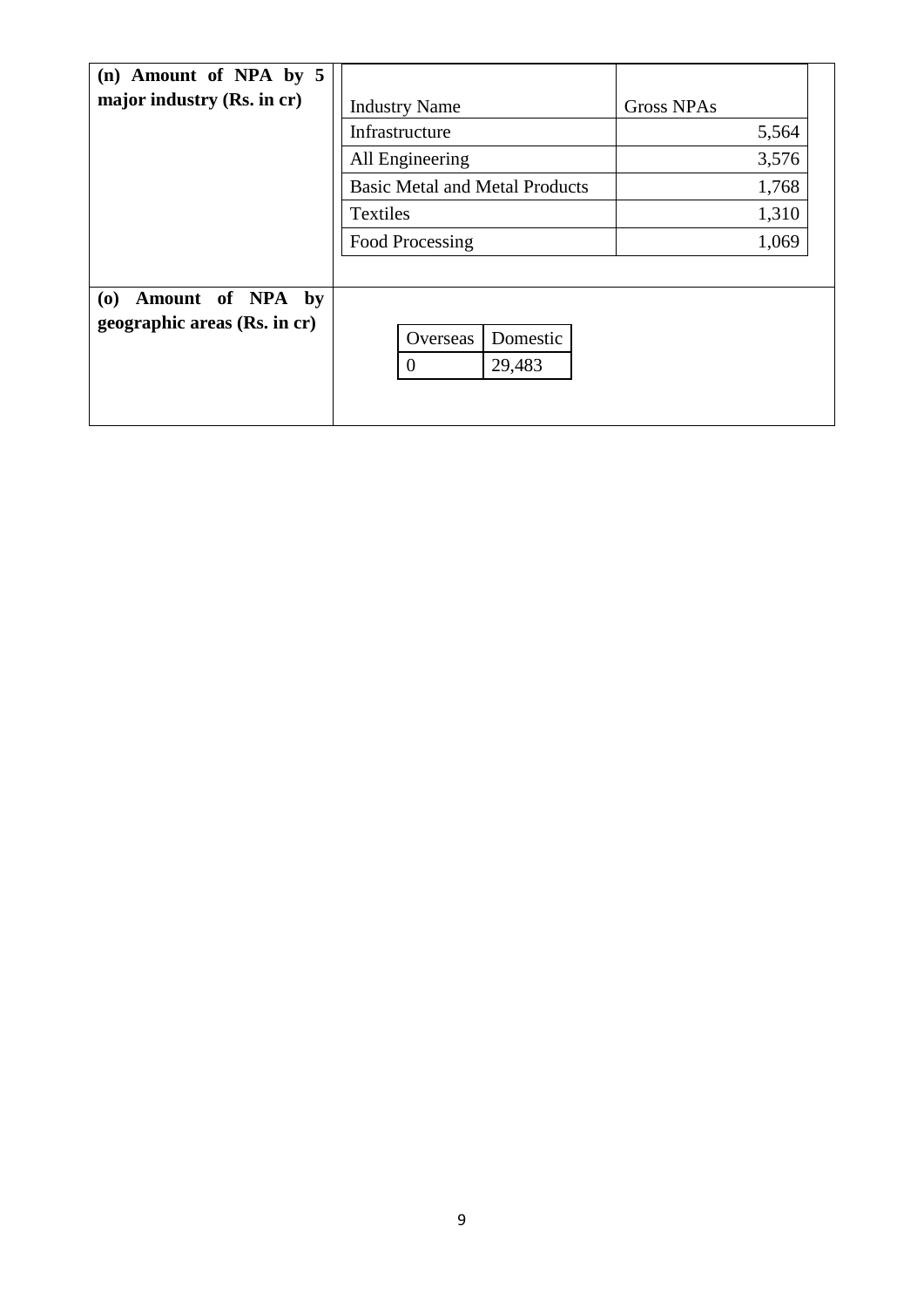#### **Table DF-4**

# **Credit risk: disclosures for portfolios subject to the standardized approach**

| <b>Qualitative Disclosures</b>                                                                                                                                      |                                                                                                                                                                                                                                                                                           |                                   |
|---------------------------------------------------------------------------------------------------------------------------------------------------------------------|-------------------------------------------------------------------------------------------------------------------------------------------------------------------------------------------------------------------------------------------------------------------------------------------|-----------------------------------|
| a.                                                                                                                                                                  | The Bank has adopted Standardized approach for computation of capital<br>charge for Credit risk as per RBI guidelines. These guidelines envisage<br>different risk weights for different asset classes, which have been duly<br>applied.                                                  |                                   |
|                                                                                                                                                                     | b. The Bank has recognized the ratings issued by seven External Credit<br>Rating Agencies identified by RBI viz., CRISIL Rating Ltd., CARE,<br>ICRA Ltd., India Ratings and Research Pvt. ltd, ACUITE (SMERA)<br>Ratings, BRICKWORK and INFOMERICS to rate the exposures of<br>borrowers. |                                   |
|                                                                                                                                                                     | c. These agencies rate all fund and non-fund based exposures. The ratings<br>awarded by these agencies to the Bank's borrowers are adopted for<br>assigning risk-weights.                                                                                                                 |                                   |
| <b>d.</b> In case of Bank's investment in particular issues of Corporates, the issue<br>specific rating of the rating agency is reckoned to assign the risk weight. |                                                                                                                                                                                                                                                                                           |                                   |
|                                                                                                                                                                     |                                                                                                                                                                                                                                                                                           | Rs. in Crore                      |
| <b>Quantitative Disclosures:</b>                                                                                                                                    |                                                                                                                                                                                                                                                                                           |                                   |
|                                                                                                                                                                     | (b) For exposure amounts after risk mitigation subject to<br>the standardized approach                                                                                                                                                                                                    |                                   |
| $\blacksquare$                                                                                                                                                      | Below 100 % risk weight:<br>100 % risk weight<br>More than 100 % risk weight<br><b>Amount Deducted-CRM</b>                                                                                                                                                                                | 275691<br>45430<br>18195<br>14499 |

10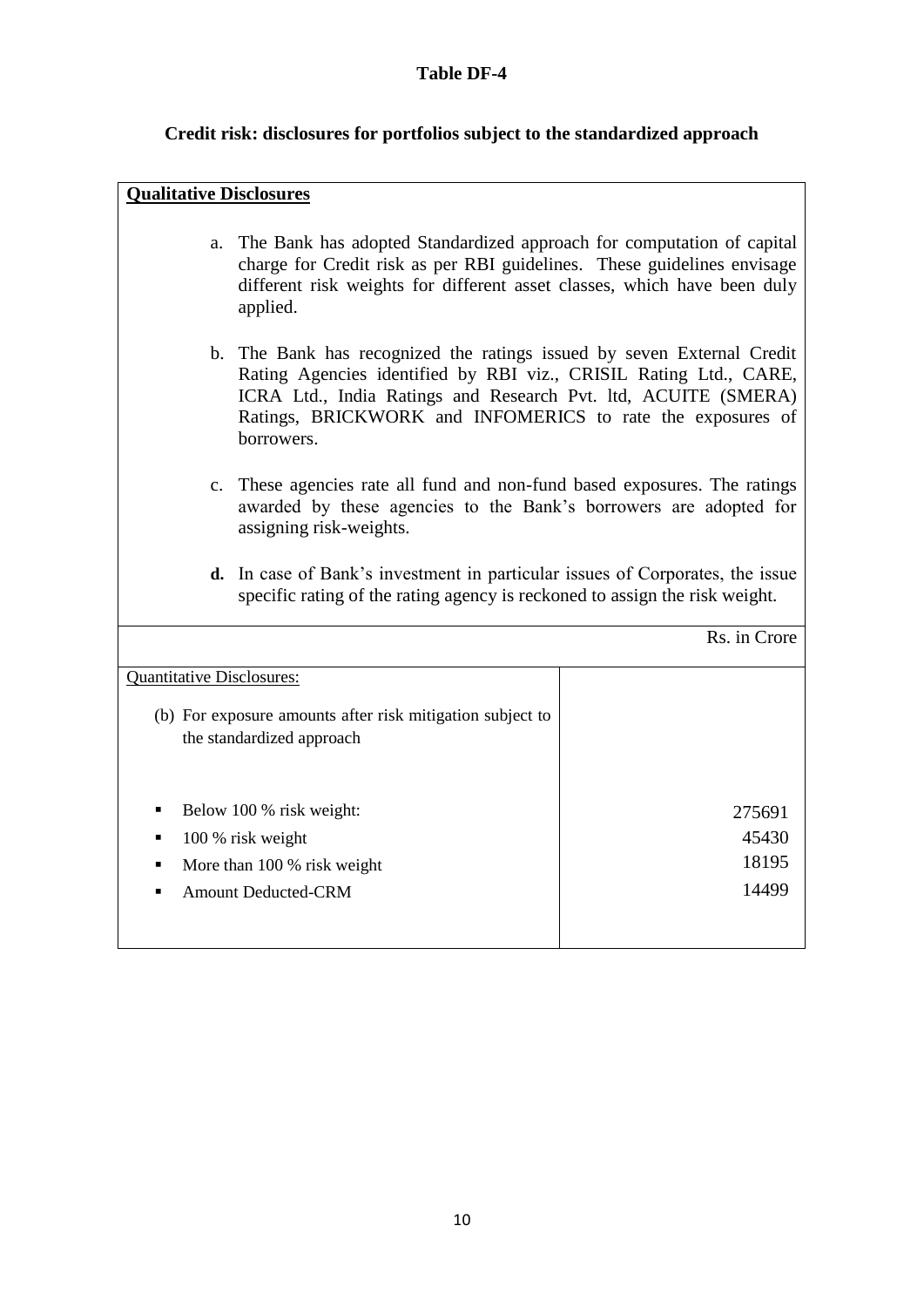#### **Table DF-13: Main Features of Regulatory Capital Instruments The main features of Tier - 1 capital instruments are given below:**

| <b>Details</b>                                                    | Equity                                |
|-------------------------------------------------------------------|---------------------------------------|
| <b>Issuer</b>                                                     | <b>CENTRAL BANK OF</b>                |
|                                                                   | <b>INDIA</b>                          |
| Unique identifier (e.g. CUSIP, ISIN or Bloomberg identifier for   | INE483A01010                          |
| private placement)                                                |                                       |
| Governing law(s) of the instrument                                | <b>Indian Laws</b>                    |
| Regulatory treatment                                              |                                       |
| <b>Transitional Basel III rules</b>                               | Common Equity Tier 1                  |
| Post-transitional Basel III rules                                 | Common Equity Tier 1                  |
| Eligible at solo/group/ group $\&$ solo                           | Solo and Group                        |
| Instrument type                                                   | Common Shares                         |
| Amount recognised in regulatory capital (Rs. in Crore, as of most | Rs. 5875                              |
| recent reporting date)                                            |                                       |
| Par value of instrument                                           | Rs. 10 per share                      |
| Accounting classification                                         | Shareholder's Equity                  |
| Original date of issuance                                         | Various                               |
| Perpetual or dated                                                | Perpetual                             |
| Original maturity date                                            | N.A.                                  |
| Issuer call subject to prior supervisory approval                 | No                                    |
| Optional call date, contingent call dates and redemption amount   | N.A.                                  |
| Subsequent call dates, if applicable                              | N.A.                                  |
| Coupons / dividends                                               |                                       |
| Fixed or floating dividend/coupon                                 | Floating                              |
| Coupon rate and any related index                                 | N.A.                                  |
| Existence of a dividend stopper                                   | N <sub>o</sub>                        |
| Fully discretionary, partially discretionary or mandatory         | Fully discretionary                   |
| Existence of step up or other incentive to redeem                 | N <sub>o</sub>                        |
| Noncumulative or cumulative                                       | N.A.                                  |
| Convertible or non-convertible                                    | N.A.                                  |
| If convertible, conversion trigger(s)                             | N.A.                                  |
| If convertible, fully or partially                                | N.A.                                  |
| If convertible, conversion rate                                   | N.A.                                  |
| If convertible, mandatory or optional conversion                  | N.A.                                  |
| If convertible, specify instrument type convertible into          | N.A.                                  |
| If convertible, specify issuer of instrument it converts into     | N.A.                                  |
| Write-down feature                                                | N.A.                                  |
| If write-down, write-down trigger(s)                              | N.A.                                  |
| If write-down, full or partial                                    | N.A.                                  |
| If write-down, permanent or temporary                             | N.A.                                  |
| If temporary write-down, description of write-up mechanism        | N.A.                                  |
| Position in subordination hierarchy in liquidation (specify       | All depositors and others             |
| instrument type immediately senior to instrument)                 | Creditors, bonds, and<br><b>PNCPS</b> |
| Non-compliant transitioned features                               | N <sub>o</sub>                        |
| If yes, specify non-compliant features                            |                                       |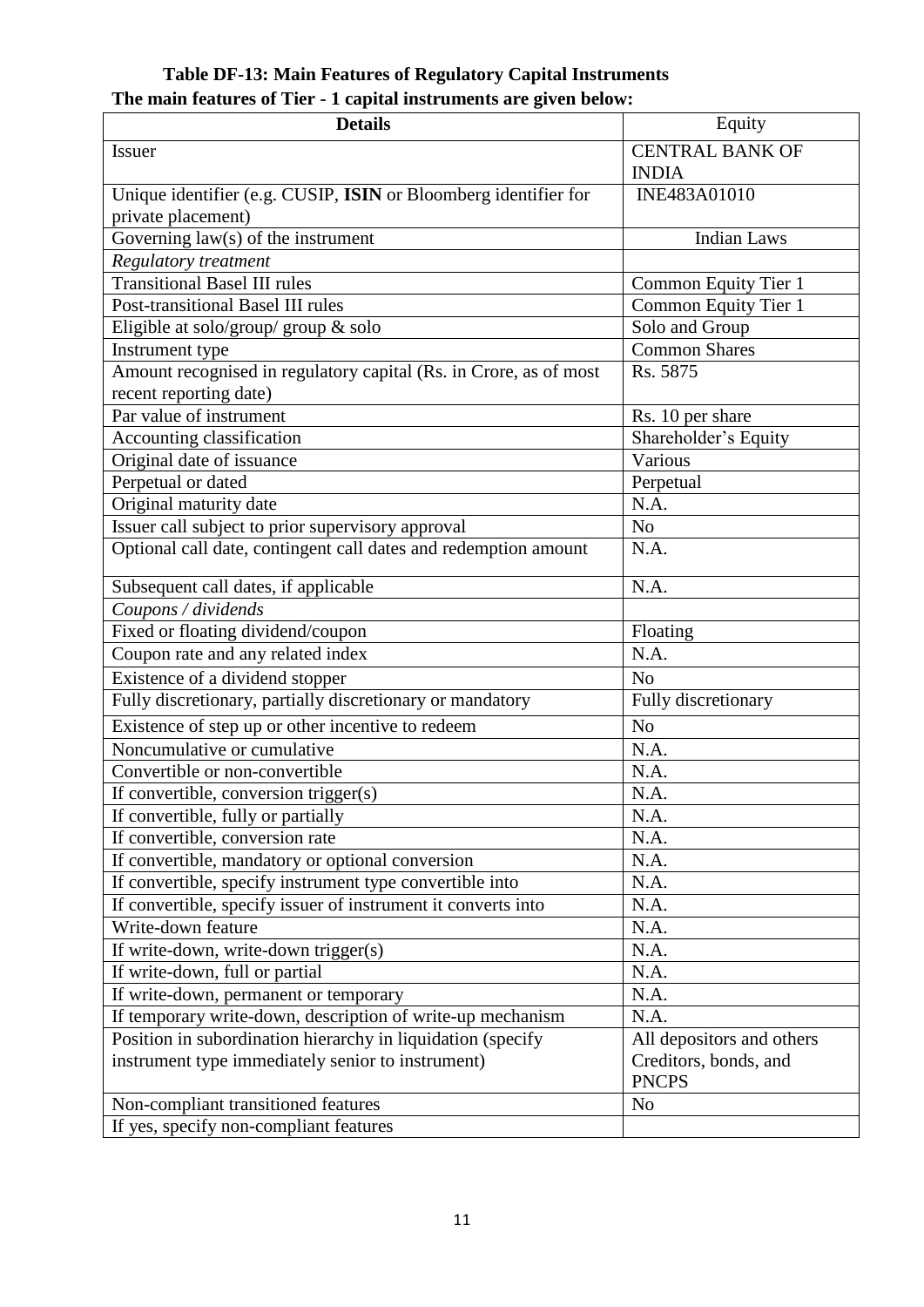| <b>SERIES DETAILS</b>                                                                       | Sr. II PDI                   |
|---------------------------------------------------------------------------------------------|------------------------------|
| <b>Issuer</b>                                                                               | <b>CENTRAL BANK OF INDIA</b> |
| Unique identifier (e.g. CUSIP, ISIN or<br>Bloomberg identifier for private placement)       | INE483A09252                 |
| Governing $law(s)$ of the instrument                                                        | <b>Indian Laws</b>           |
| <b>Regulatory treatment</b>                                                                 |                              |
| <b>Transitional Basel III rules</b>                                                         | Ineligible                   |
| Post-transitional Basel III rules                                                           | Ineligible                   |
| Eligible at solo/group/ group & solo                                                        | Solo and Group               |
| Instrument type                                                                             | Perpetual Debt Instruments   |
| Amount recognised in regulatory capital (Rs. in<br>Crore, as of most recent reporting date) | $\overline{0}$               |
| Par value of instrument                                                                     | Rs.10 lakhs                  |
| Accounting classification                                                                   | <b>LIABILITY</b>             |
| Original date of issuance                                                                   | 28.09.2012                   |
| Perpetual or dated                                                                          | Perpetual                    |
| Original maturity date                                                                      | N.A                          |
| Issuer call subject to prior supervisory approval                                           | Yes                          |
| Optional call date, contingent call dates and<br>redemption amount                          | 28.09.2022                   |
| Subsequent call dates, if applicable                                                        | N.A.                         |
| Coupons / dividends                                                                         |                              |
| Fixed or floating dividend/coupon                                                           | Fixed                        |
| Coupon rate and any related index                                                           | 9.40% p.a.                   |
| Existence of a dividend stopper                                                             | N <sub>o</sub>               |
| Fully discretionary, partially discretionary or<br>mandatory                                | Mandatory                    |
| Existence of step up or other incentive to<br>redeem                                        | N <sub>o</sub>               |
| Noncumulative or cumulative                                                                 | Noncumulative                |
| Convertible or non-convertible                                                              | Nonconvertible               |
| If convertible, conversion trigger(s)                                                       | N.A.                         |
| If convertible, fully or partially                                                          | N.A.                         |
| If convertible, conversion rate                                                             | N.A.                         |
| If convertible, mandatory or optional<br>conversion                                         | N.A.                         |
| If convertible, specify instrument type<br>convertible into                                 | N.A.                         |
| If convertible, specify issuer of instrument it<br>converts into                            | N.A.                         |
| Write-down feature                                                                          | Not Applicable               |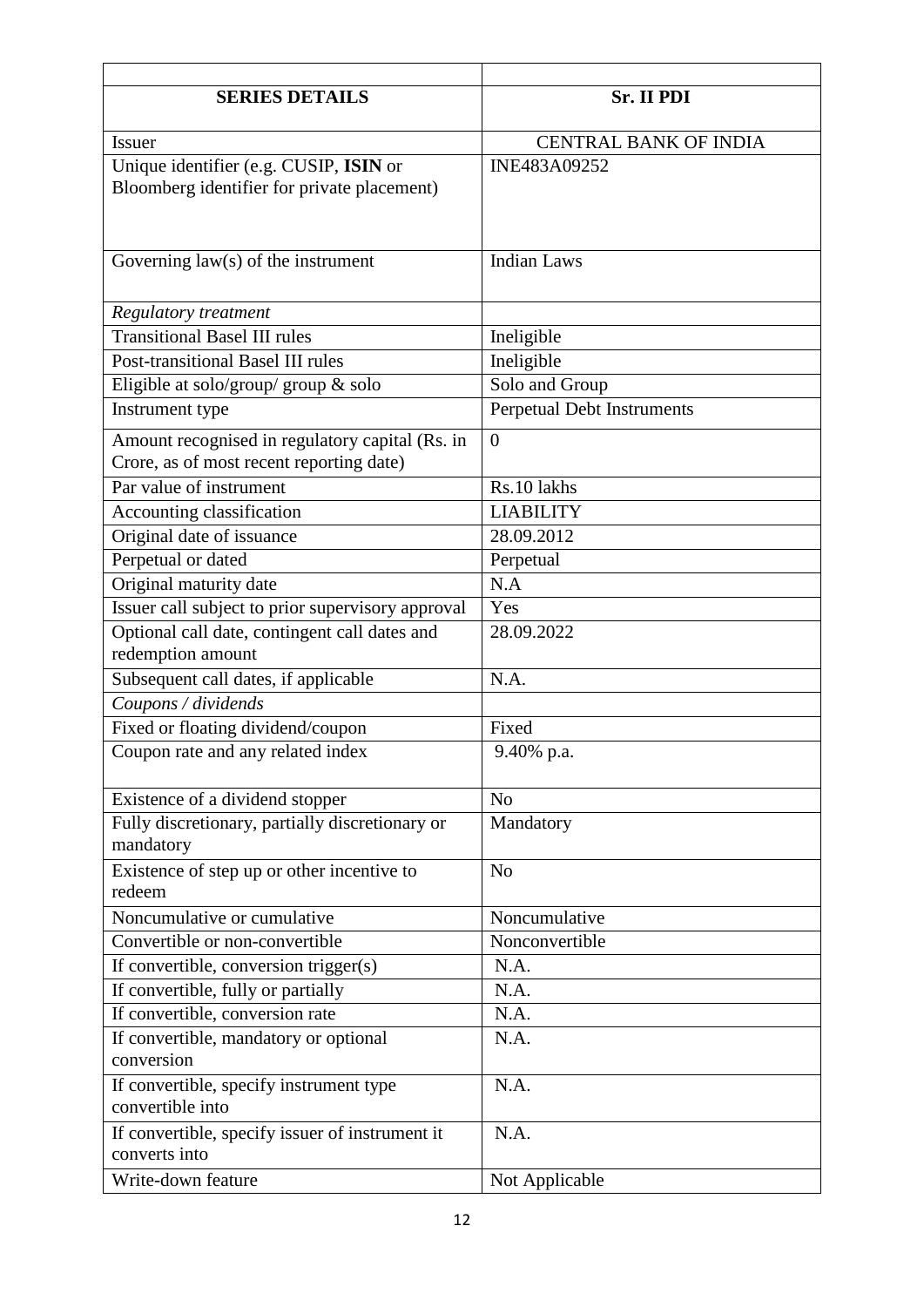| If write-down, write-down trigger(s)           | N.A.                                  |
|------------------------------------------------|---------------------------------------|
| If write-down, full or partial                 | N.A.                                  |
| If write-down, permanent or temporary          | N.A.                                  |
| If temporary write-down, description of write- | N.A.                                  |
| up mechanism                                   |                                       |
| Position in subordination hierarchy in         | All depositors                        |
| liquidation (specify instrument type)          | and other Creditors                   |
| immediately senior to instrument)              |                                       |
| Non-compliant transitioned features            | Yes                                   |
| If yes, specify non-compliant features         | Fully derecognized, No Basel III Loss |
|                                                | absorbency features                   |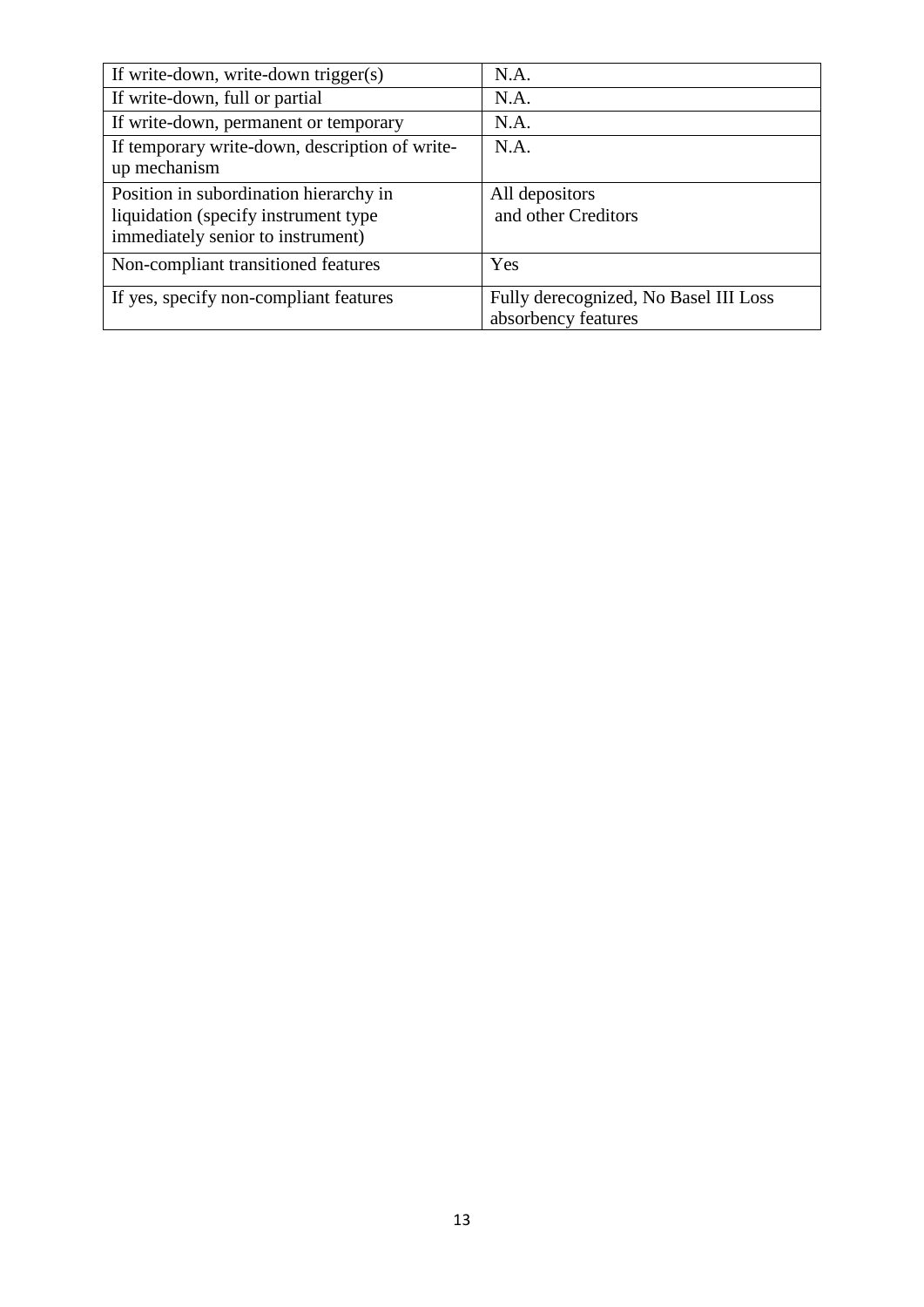# **The main features of Upper Tier - 2 capital instruments are given below**

| <b>SERIES DETAILS</b>                                                                       | <b>Upper Tier II (Sr. VI)</b>           |
|---------------------------------------------------------------------------------------------|-----------------------------------------|
| <b>Issuer</b>                                                                               | <b>CENTRAL BANK OF INDIA</b>            |
| Unique identifier (e.g. CUSIP, ISIN or<br>Bloomberg identifier for private placement)       | INE483A08015                            |
| Governing $law(s)$ of the instrument                                                        | <b>Indian Laws</b>                      |
| <b>Regulatory treatment</b>                                                                 |                                         |
| <b>Transitional Basel III rules</b>                                                         | Tier <sub>2</sub>                       |
| Post-transitional Basel III rules                                                           | Ineligible                              |
| Eligible at solo/group/ group & solo                                                        | Solo and Group                          |
| Instrument type                                                                             | <b>Upper Tier 2 Capital Instruments</b> |
| Amount recognized in regulatory capital (Rs.<br>in Crore, as of most recent reporting date) | 60                                      |
| Par value of instrument                                                                     | Rs. 10 Lakhs                            |
| Accounting classification                                                                   | <b>LIABILITY</b>                        |
| Original date of issuance                                                                   | 21.01.2011                              |
| Perpetual or dated                                                                          | <b>DATED</b>                            |
| Original maturity date                                                                      | 21.01.2026                              |
| Issuer call subject to prior supervisory<br>approval                                        | Yes                                     |
| Optional call date, contingent call dates and<br>redemption amount                          | 21.01.2021                              |
| Subsequent call dates, if applicable                                                        | N.A.                                    |
| Coupons / dividends                                                                         |                                         |
| Fixed or floating dividend/coupon                                                           | Fixed                                   |
| Coupon rate and any related index                                                           | 9.20%                                   |
| Existence of a dividend stopper                                                             | N <sub>o</sub>                          |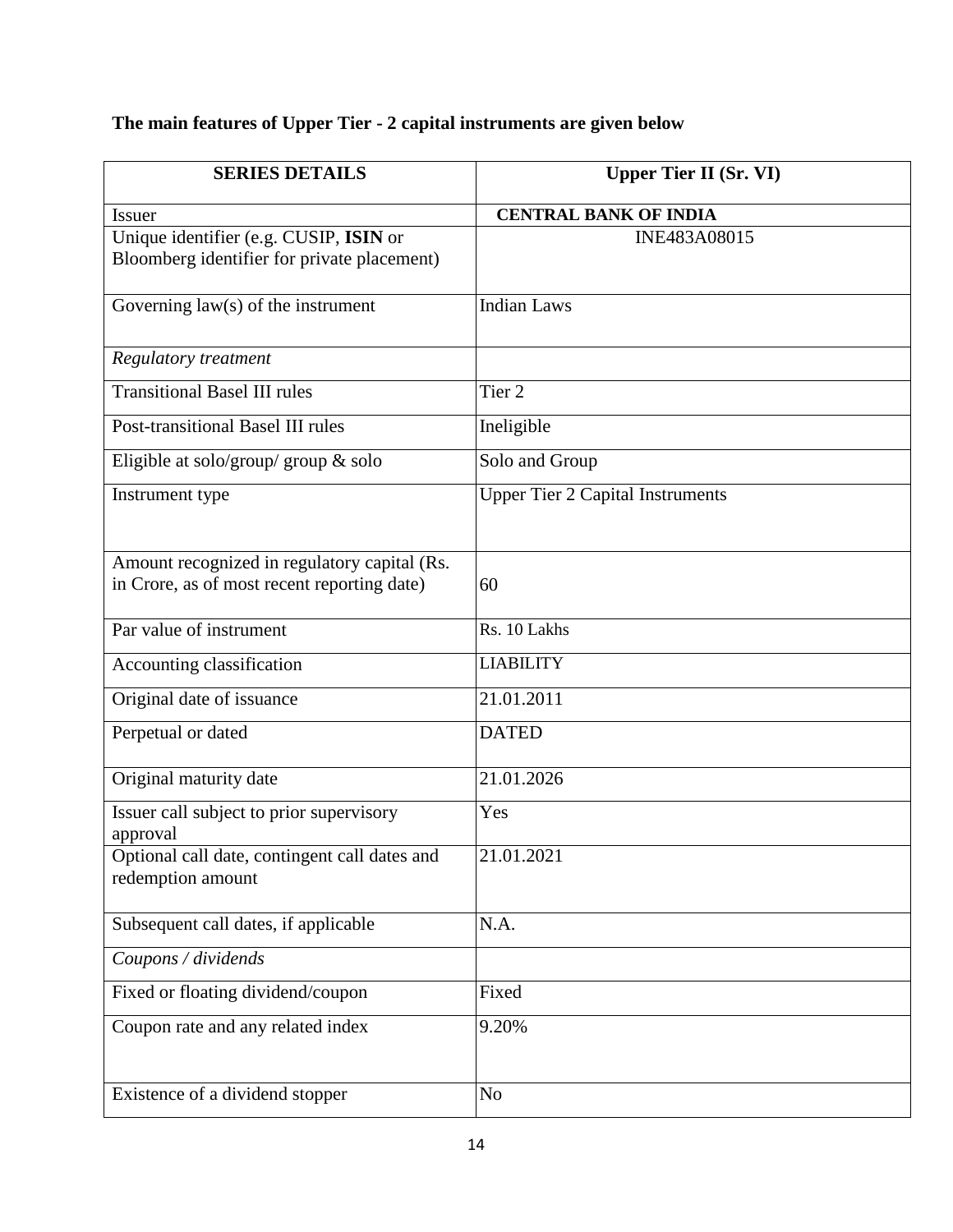| Fully discretionary, partially discretionary or<br>mandatory                                                        | Mandatory                             |
|---------------------------------------------------------------------------------------------------------------------|---------------------------------------|
| Existence of step up or other incentive to<br>redeem                                                                | N <sub>o</sub>                        |
| Noncumulative or cumulative                                                                                         | Noncumulative                         |
| Convertible or non-convertible                                                                                      | Nonconvertible                        |
| If convertible, conversion trigger(s)                                                                               | N.A.                                  |
| If convertible, fully or partially                                                                                  | N.A.                                  |
| If convertible, conversion rate                                                                                     | N.A.                                  |
| If convertible, mandatory or optional<br>conversion                                                                 | N.A.                                  |
| If convertible, specify instrument type<br>convertible into                                                         | N.A.                                  |
| If convertible, specify issuer of instrument it<br>converts into                                                    | N.A.                                  |
| Write-down feature                                                                                                  | N.A.                                  |
| If write-down, write-down trigger(s)                                                                                | N.A.                                  |
| If write-down, full or partial                                                                                      | N.A.                                  |
| If write-down, permanent or temporary                                                                               | N.A.                                  |
| If temporary write-down, description of write-<br>up mechanism                                                      | N.A.                                  |
| Position in subordination hierarchy in<br>liquidation (specify instrument type<br>immediately senior to instrument) | All depositors and other creditors    |
| Non-compliant transitioned features                                                                                 | <b>YES</b>                            |
| If yes, specify non-compliant features                                                                              | No Basel III Loss absorbency features |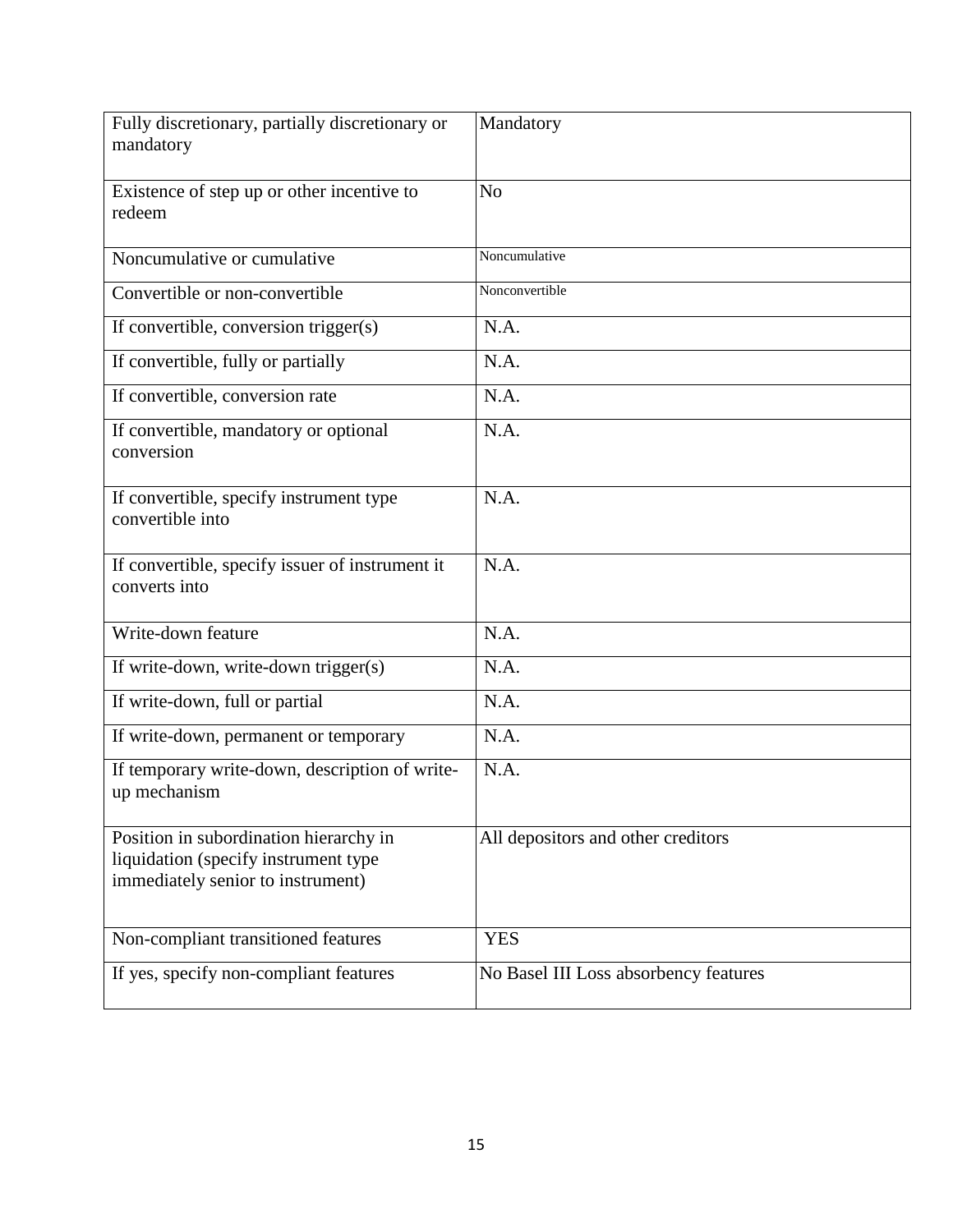### **The main features of Subordinated Debt capital instruments are given below:**

| <b>SERIES DETAILS</b>                                                     | <b>Lower Tier II</b>           |
|---------------------------------------------------------------------------|--------------------------------|
|                                                                           | <b>Sr XIV</b>                  |
| <b>Issuer</b>                                                             | INE483A09245                   |
| Unique identifier (e.g. CUSIP, ISIN or Bloomberg                          |                                |
| identifier for private placement)<br>Governing $law(s)$ of the instrument | <b>Indian Laws</b>             |
|                                                                           |                                |
| Regulatory treatment                                                      |                                |
| <b>Transitional Basel III rules</b>                                       | Tier <sub>2</sub>              |
| <b>Post-transitional Basel III rules</b>                                  | Ineligible                     |
| Eligible at solo/group/ group & solo                                      | Solo and Group                 |
| Instrument type                                                           | <b>Tier 2 Debt Instruments</b> |
|                                                                           |                                |
| Amount recognised in regulatory capital (Rs. in Crore,                    | 100                            |
| as of most recent reporting date)                                         |                                |
| Par value of instrument                                                   | Rs. 10 Lakhs                   |
| Accounting classification                                                 | <b>LIABILITY</b>               |
| Original date of issuance                                                 | 21.12.2011                     |
| Perpetual or dated                                                        | <b>DATED</b>                   |
| Original maturity date                                                    | 21.12.2026                     |
| Issuer call subject to prior supervisory approval                         | Yes                            |
| Optional call date, contingent call dates and                             | 21.12.2021                     |
| redemption amount                                                         |                                |
| Subsequent call dates, if applicable                                      | N.A.                           |
| Coupons / dividends                                                       |                                |
| Fixed or floating dividend/coupon                                         | Fixed                          |
| Coupon rate and any related index                                         | 9.33%                          |
|                                                                           |                                |
| Existence of a dividend stopper                                           | N <sub>o</sub>                 |
| Fully discretionary, partially discretionary or                           | Mandatory                      |
| mandatory                                                                 |                                |
| Existence of step up or other incentive to redeem                         | N <sub>o</sub>                 |
| Noncumulative or cumulative                                               | Noncumulative                  |
| Convertible or non-convertible                                            | Nonconvertible                 |
| If convertible, conversion trigger(s)                                     | N.A.                           |
| If convertible, fully or partially                                        | N.A.                           |
| If convertible, conversion rate                                           | N.A.                           |
| If convertible, mandatory or optional conversion                          | N.A.                           |
|                                                                           |                                |
| If convertible, specify instrument type convertible into                  | N.A.                           |
|                                                                           |                                |
| If convertible, specify issuer of instrument it converts                  | N.A.                           |
| into                                                                      |                                |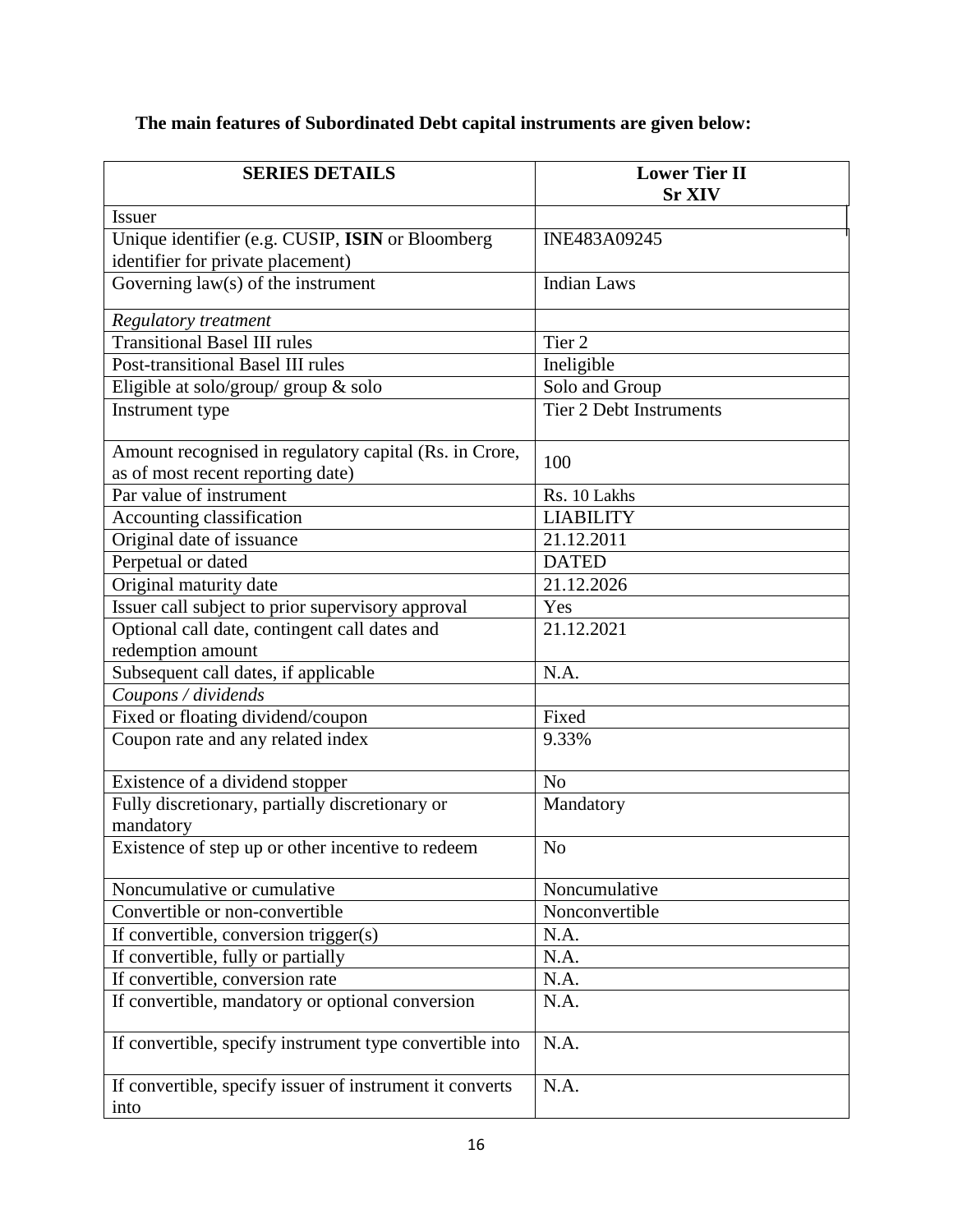| Write-down feature                                 | Not Applicable                        |
|----------------------------------------------------|---------------------------------------|
| If write-down, write-down trigger(s)               | N.A.                                  |
| If write-down, full or partial                     | N.A.                                  |
| If write-down, permanent or temporary              | N.A.                                  |
| If temporary write-down, description of write-up   | N.A.                                  |
| mechanism                                          |                                       |
| Position in subordination hierarchy in liquidation | All depositors and other creditors    |
| (specify instrument type immediately senior to     |                                       |
| instrument)                                        |                                       |
| Non-compliant transitioned features                | <b>YES</b>                            |
| If yes, specify non-compliant features             | No Basel III Loss absorbency features |

### **The main features of BASEL III compliant Tier 2 Bonds are given below:**

|                                                                                                      | <b>BASEL III COMPLIANT TIER II BONDS</b> |                    |                    |                    |                    |  |
|------------------------------------------------------------------------------------------------------|------------------------------------------|--------------------|--------------------|--------------------|--------------------|--|
|                                                                                                      | <b>SRI</b>                               | <b>SRII</b>        | <b>SRIII</b>       | <b>SRIV</b>        | <b>SRV</b>         |  |
| <b>Issuer</b>                                                                                        |                                          |                    |                    |                    |                    |  |
| Unique<br>identifier (e.g.<br>CUSIP, ISIN or<br>Bloomberg<br>identifier for<br>private<br>placement) | INE483A09260                             | INE483A09278       | INE483A09286       | INE483A08023       | INE483A08031       |  |
| Governing<br>$law(s)$ of the<br>instrument                                                           | <b>Indian Laws</b>                       | <b>Indian Laws</b> | <b>Indian Laws</b> | <b>Indian Laws</b> | <b>Indian Laws</b> |  |
| Regulatory<br>treatment                                                                              |                                          |                    |                    |                    |                    |  |
| Transitional<br><b>Basel III rules</b>                                                               | Tier 2                                   | Tier <sub>2</sub>  | Tier <sub>2</sub>  | Tier <sub>2</sub>  | Tier 2             |  |
| Post-transitional<br><b>Basel III rules</b>                                                          | <b>ELIGIBLE</b>                          | <b>ELIGIBLE</b>    | <b>ELIGIBLE</b>    | <b>ELIGIBLE</b>    | <b>ELIGIBLE</b>    |  |
| Eligible at<br>solo/group/<br>group & solo                                                           | Solo and Group                           | Solo and Group     | Solo and Group     | Solo and Group     | Solo and Group     |  |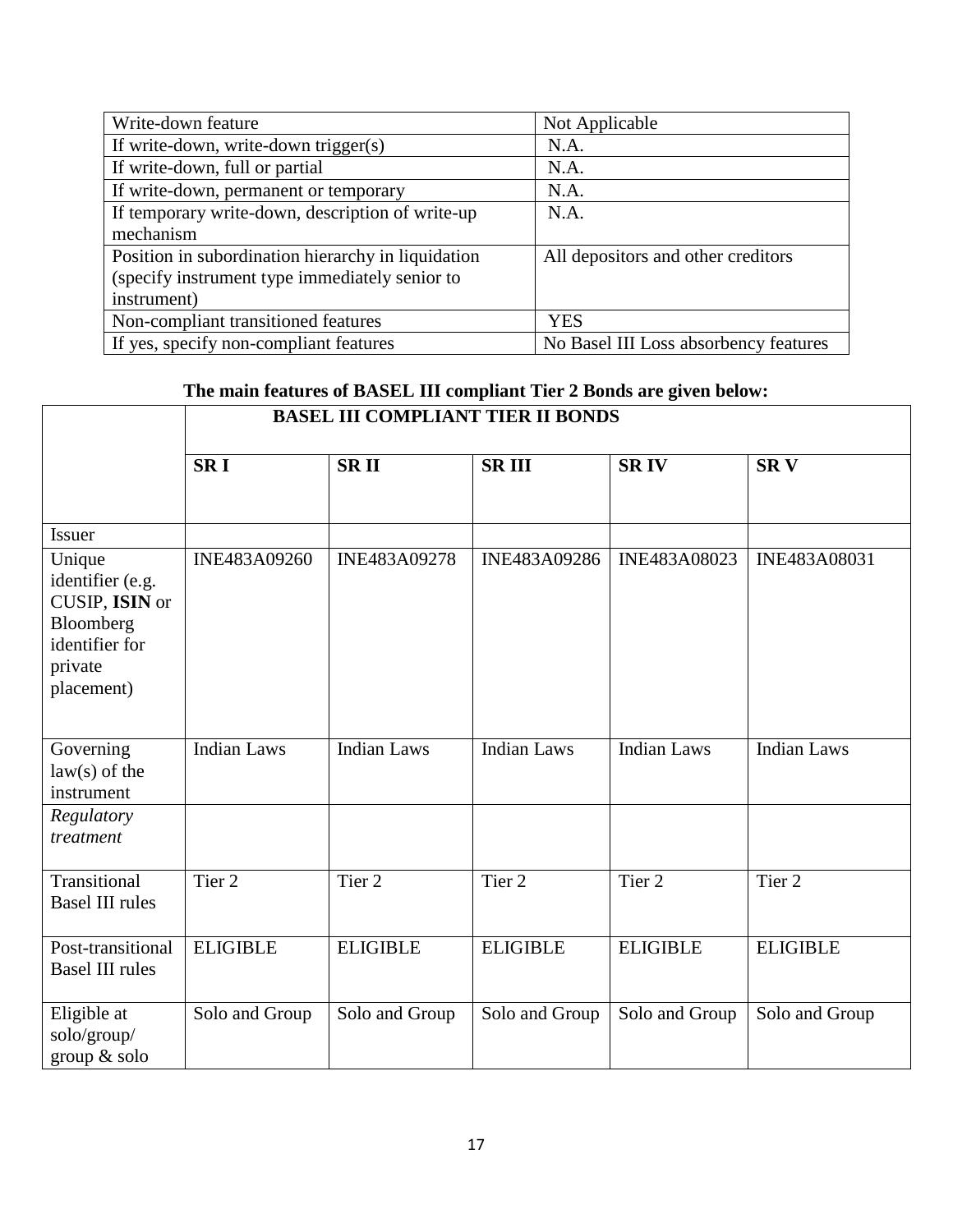| Instrument type                                                                                            | Tier 2 Debt<br>Instruments | Tier 2 Debt<br>Instruments | Tier 2 Debt<br>Instruments | Tier 2 Debt<br>Instruments | Tier 2 Debt<br>Instruments |
|------------------------------------------------------------------------------------------------------------|----------------------------|----------------------------|----------------------------|----------------------------|----------------------------|
| Amount<br>recognised in<br>regulatory<br>capital (Rs. in<br>Crore, as of<br>most recent<br>reporting date) | 400                        | 500                        | 500                        | 500                        | 500                        |
| Par value of<br>instrument                                                                                 | Rs. 10 Lakhs               | Rs. 10 Lakhs               | Rs. 10 Lakhs               | Rs. 10 Lakhs               | Rs. 10 Lakhs               |
| Accounting<br>classification                                                                               | <b>LIABILITY</b>           | <b>LIABILITY</b>           | <b>LIABILITY</b>           | <b>LIABILITY</b>           | <b>LIABILITY</b>           |
| Original date of<br>issuance                                                                               | 08.11.2013                 | 07.03.2017                 | 29.03.2019                 | 30.09.2019                 | 20.03.2020                 |
| Perpetual or<br>dated                                                                                      | <b>DATED</b>               | <b>DATED</b>               | <b>DATED</b>               | <b>DATED</b>               | <b>DATED</b>               |
| Original<br>maturity date                                                                                  | 08.11.2023                 | 07.05.2027                 | 29.05.2029                 | 30.11.2029                 | 20.05.2030                 |
| Issuer call<br>subject to prior<br>supervisory<br>approval                                                 | N <sub>o</sub>             | Yes                        | Yes                        | Yes                        | Yes                        |
| Optional call<br>date, contingent<br>call dates and<br>redemption<br>amount                                | N.A.                       | 07.05.2022                 | 29.05.2024                 | 30.11.2024                 | 20.05.2025                 |
| Subsequent call<br>dates, if<br>applicable                                                                 | N.A.                       | N.A.                       | N.A.                       | N.A.                       | N.A.                       |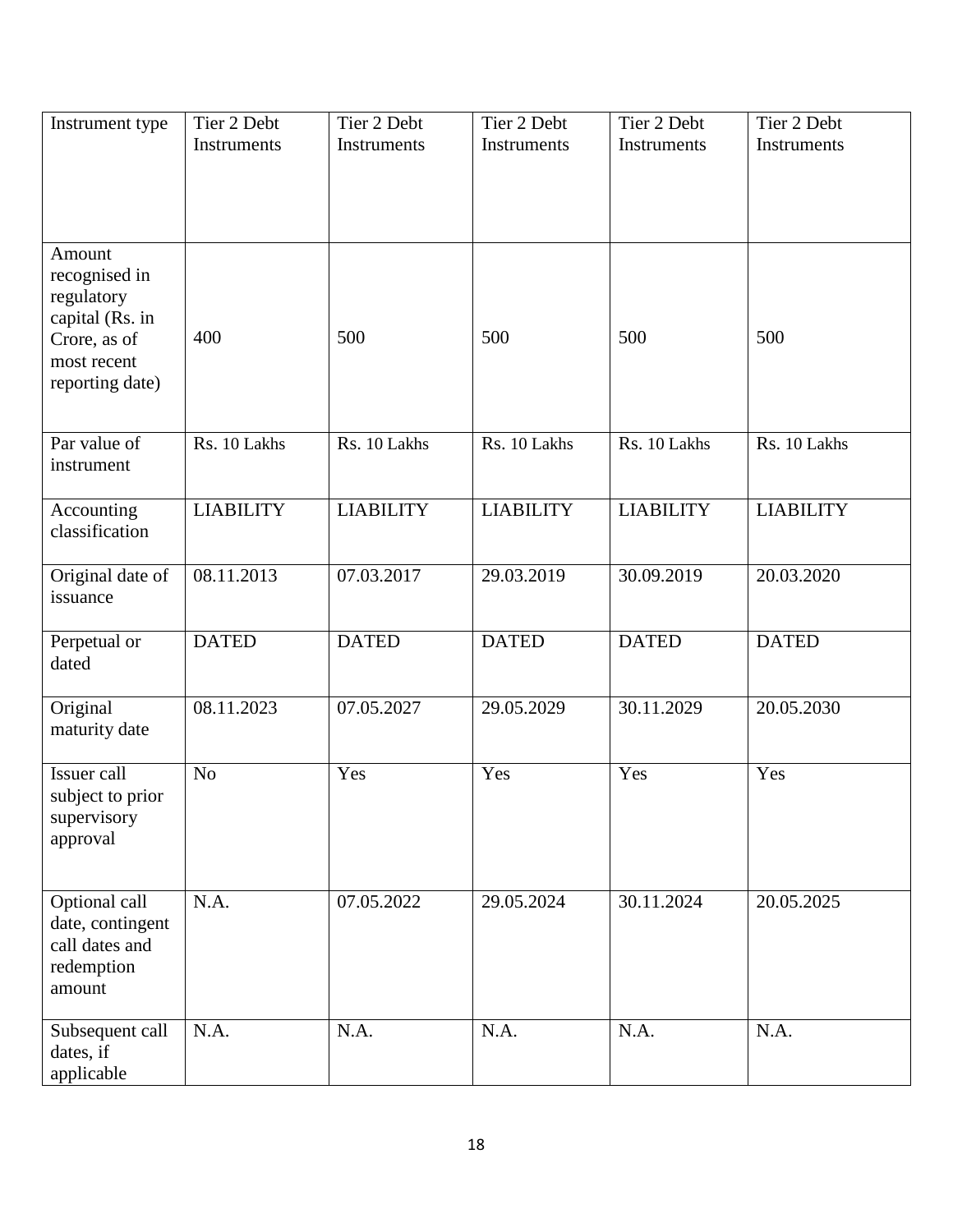| Coupons /<br>dividends                                                |                |                |                |                |                |
|-----------------------------------------------------------------------|----------------|----------------|----------------|----------------|----------------|
| Fixed or floating<br>dividend/coupon                                  | Fixed          | Fixed          | Fixed          | Fixed          | Fixed          |
| Coupon rate and<br>any related<br>index                               | 9.90%          | 8.62%          | 10.80%         | 9.80%          | 9.20%          |
| Existence of a<br>dividend stopper                                    | N <sub>o</sub> | N <sub>o</sub> | N <sub>o</sub> | N <sub>o</sub> | N <sub>o</sub> |
| Fully<br>discretionary,<br>partially<br>discretionary or<br>mandatory | Mandatory      | Mandatory      | Mandatory      | Mandatory      | Mandatory      |
| Existence of<br>step up or other<br>incentive to<br>redeem            | N <sub>o</sub> | N <sub>o</sub> | N <sub>o</sub> | N <sub>o</sub> | N <sub>o</sub> |
| Noncumulative<br>or cumulative                                        | Noncumulative  | Noncumulative  | Noncumulative  | Noncumulative  | Noncumulative  |
| Convertible or<br>non-convertible                                     | Nonconvertible | Nonconvertible | Nonconvertible | Nonconvertible | Nonconvertible |
| If convertible,<br>conversion<br>trigger(s)                           | N.A.           | N.A.           | N.A.           | N.A.           | N.A.           |
| If convertible,<br>fully or partially                                 | N.A.           | N.A.           | N.A.           | N.A.           | N.A.           |
| If convertible,<br>conversion rate                                    | N.A.           | N.A.           | N.A.           | N.A.           | N.A.           |
| If convertible,<br>mandatory or<br>optional<br>conversion             | N.A.           | N.A.           | N.A.           | N.A.           | N.A.           |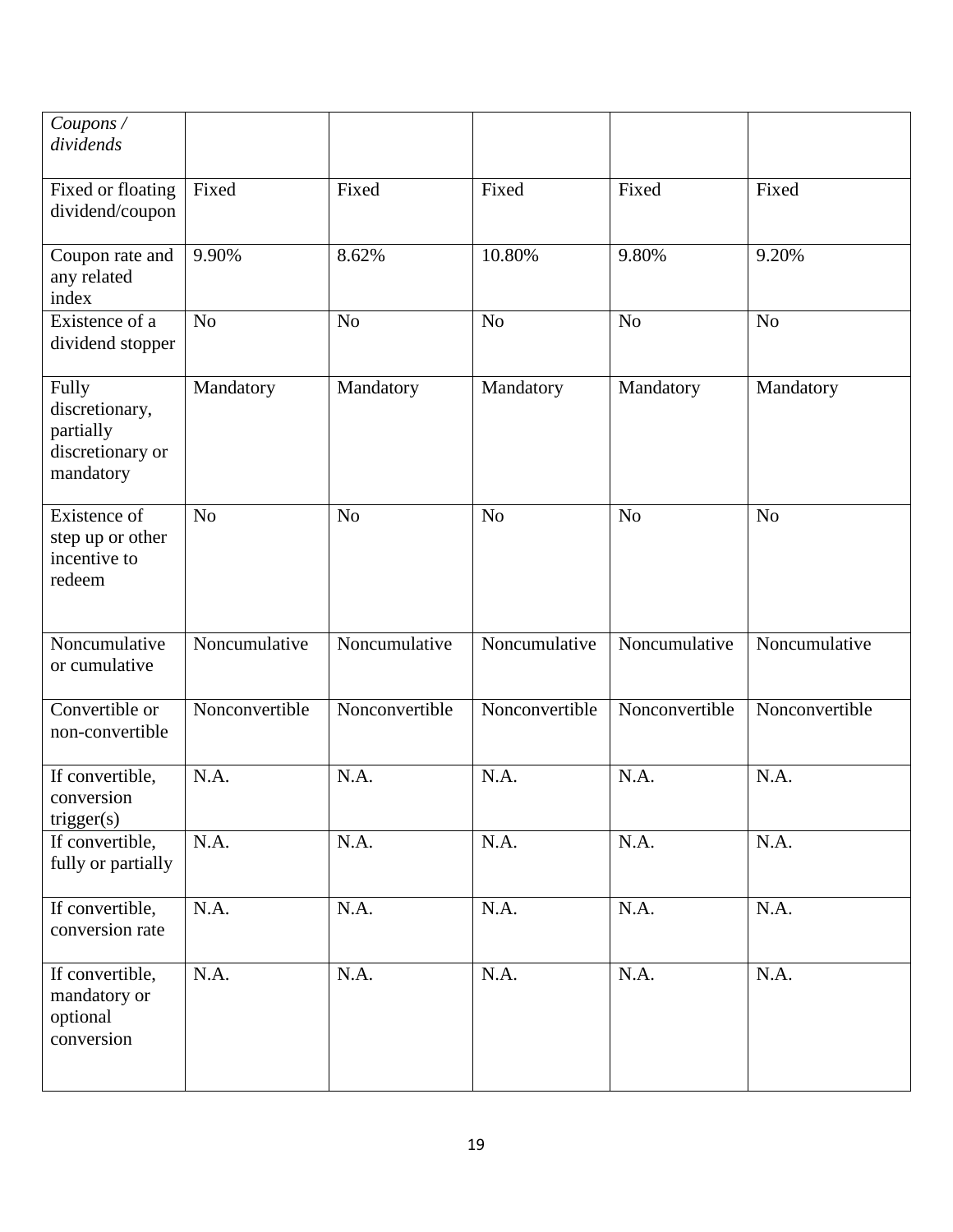| If convertible,<br>specify<br>instrument type<br>convertible into      | N.A.                                                                                                                                                                                                                                               | N.A.                                                                                                                                                                                                                                                                                  | N.A.                                                                                                                                                                                                                                                                      | N.A.                                                                                                                                                                                                                                                                         | N.A.                                                                                                                                                                                                                                                                                         |
|------------------------------------------------------------------------|----------------------------------------------------------------------------------------------------------------------------------------------------------------------------------------------------------------------------------------------------|---------------------------------------------------------------------------------------------------------------------------------------------------------------------------------------------------------------------------------------------------------------------------------------|---------------------------------------------------------------------------------------------------------------------------------------------------------------------------------------------------------------------------------------------------------------------------|------------------------------------------------------------------------------------------------------------------------------------------------------------------------------------------------------------------------------------------------------------------------------|----------------------------------------------------------------------------------------------------------------------------------------------------------------------------------------------------------------------------------------------------------------------------------------------|
| If convertible,<br>specify issuer of<br>instrument it<br>converts into | N.A.                                                                                                                                                                                                                                               | N.A.                                                                                                                                                                                                                                                                                  | N.A.                                                                                                                                                                                                                                                                      | N.A.                                                                                                                                                                                                                                                                         | N.A.                                                                                                                                                                                                                                                                                         |
| Write-down<br>feature                                                  | <b>YES</b>                                                                                                                                                                                                                                         | <b>YES</b>                                                                                                                                                                                                                                                                            | <b>YES</b>                                                                                                                                                                                                                                                                | <b>YES</b>                                                                                                                                                                                                                                                                   | <b>YES</b>                                                                                                                                                                                                                                                                                   |
| If write-down,<br>write-down<br>trigger(s)                             | the option of the<br>Reserve Bank of<br>India,<br>can<br>be<br>temporarily<br>written down or<br>permanently<br>written off upon<br>occurrence of the<br>trigger<br>event,<br>called the 'point<br>of non-viability<br>trigger'("ponv<br>trigger") | These bonds, at These bonds, at<br>the option of the<br>Reserve Bank of<br>India,<br>can<br>be<br>temporarily<br>written down or<br>permanently<br>written off upon<br>occurrence of the<br>trigger<br>event,<br>called the 'point<br>of non-viability<br>trigger'("ponv<br>trigger") | These bonds, at<br>the option of the<br>Reserve<br>Bank<br>of India, can be<br>temporarily<br>written down or<br>permanently<br>written off upon<br>of<br>occurrence<br>the<br>trigger<br>event, called the<br>'point of non-<br>viability<br>trigger'("pony<br>trigger") | These bonds, at<br>the option of the<br>Reserve Bank of<br>India,<br>can<br>be<br>temporarily<br>written down or<br>permanently<br>written off upon<br>occurrence<br>of<br>trigger<br>the<br>event, called the<br>'point of non-<br>viability<br>trigger'("ponv<br>trigger") | These bonds, at the<br>option<br>of<br>the<br>Reserve<br>Bank<br>of<br>India,<br>be<br>can<br>temporarily written<br>down<br><b>or</b><br>permanently<br>written off<br>upon<br>occurrence of the<br>trigger event, called<br>the 'point of non-<br>viability<br>trigger'("ponv<br>trigger") |
| If write-down,<br>full or partial                                      | Partial                                                                                                                                                                                                                                            | Partial                                                                                                                                                                                                                                                                               | Partial                                                                                                                                                                                                                                                                   | Partial                                                                                                                                                                                                                                                                      | Partial                                                                                                                                                                                                                                                                                      |
| If write-down,<br>permanent or<br>temporary                            | Temporary                                                                                                                                                                                                                                          | Temporary                                                                                                                                                                                                                                                                             | Temporary                                                                                                                                                                                                                                                                 | Temporary                                                                                                                                                                                                                                                                    | Temporary                                                                                                                                                                                                                                                                                    |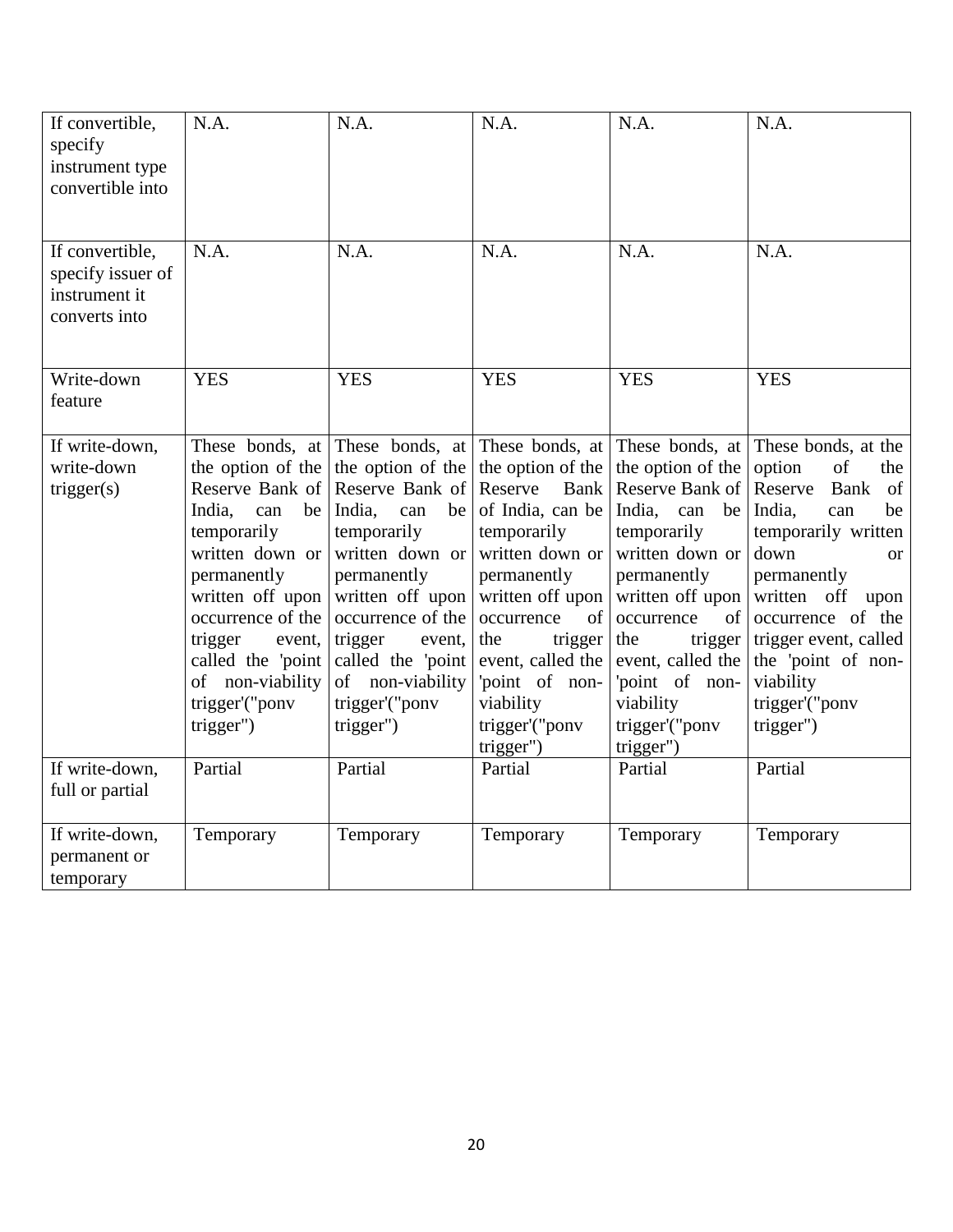| If temporary<br>write-down,<br>description of<br>write-up<br>mechanism | should<br>be<br>It<br>done at least one<br>after<br>the<br>year<br>bank makes the<br>first payment of<br>dividend to its<br>common<br>shareholders<br>after breaching<br>the pre-specified<br>trigger.                                                                                                                                           | It<br>should<br>be<br>done at least one<br>after<br>the<br>year<br>bank makes the<br>first payment of<br>dividend to its<br>common<br>shareholders<br>after breaching<br>the pre-specified<br>trigger.                                                                                                                                | should<br>be<br>It<br>least<br>done<br>at<br>one year after<br>the bank makes<br>first<br>the<br>of<br>payment<br>dividend to its<br>common<br>shareholders<br>after breaching<br>the<br>pre-<br>specified<br>trigger.                                                                                                                      | should<br>It<br>be<br>at least<br>done<br>one year after<br>the bank makes<br>first<br>the<br>of<br>payment<br>dividend to its<br>common<br>shareholders<br>after breaching<br>the<br>pre-<br>specified<br>trigger.                                                                                                                            | It should be done<br>at least one year<br>after<br>the<br>bank<br>makes<br>the<br>first<br>of<br>payment<br>dividend<br>its<br>to<br>common<br>shareholders after<br>breaching the pre-<br>specified trigger.                                                                                              |
|------------------------------------------------------------------------|--------------------------------------------------------------------------------------------------------------------------------------------------------------------------------------------------------------------------------------------------------------------------------------------------------------------------------------------------|---------------------------------------------------------------------------------------------------------------------------------------------------------------------------------------------------------------------------------------------------------------------------------------------------------------------------------------|---------------------------------------------------------------------------------------------------------------------------------------------------------------------------------------------------------------------------------------------------------------------------------------------------------------------------------------------|------------------------------------------------------------------------------------------------------------------------------------------------------------------------------------------------------------------------------------------------------------------------------------------------------------------------------------------------|------------------------------------------------------------------------------------------------------------------------------------------------------------------------------------------------------------------------------------------------------------------------------------------------------------|
|                                                                        | Aggregate<br>write-up in<br>a<br>year should<br>be<br>restricted to<br>a<br>of<br>percentage<br>dividends<br>declared during<br>the<br>year,<br>a<br>percentage<br>being the ratio<br>of the 'equity<br>created<br>by<br>written-down<br>bonds'<br>'the<br>to<br>total<br>equity<br>minus the equity<br>by<br>created<br>written-down<br>bonds'. | Aggregate write-<br>up in a year<br>should<br>be<br>restricted<br>to a<br>of<br>percentage<br>dividends<br>declared during<br>the<br>year,<br>a<br>percentage being<br>the ratio of the<br>'equity<br>created<br>by written-down<br>bonds' to 'the<br>total<br>equity<br>minus the equity<br>created<br>by<br>written-down<br>bonds'. | Aggregate<br>write-up in<br>a<br>year should be<br>restricted to a<br>of<br>percentage<br>dividends<br>declared during<br>the<br>year,<br>a<br>percentage<br>being the ratio<br>of the 'equity<br>created<br>by<br>written-down<br>bonds' to 'the<br>total<br>equity<br>minus<br>the<br>created<br>equity<br>by<br>written-<br>down bonds'. | Aggregate<br>write-up in<br>a<br>year should be<br>restricted to<br>a<br>of<br>percentage<br>dividends<br>declared during<br>year,<br>the<br>a<br>percentage<br>being the ratio<br>of the 'equity<br>created<br>by<br>written-down<br>bonds' to 'the<br>total<br>equity<br>the<br>minus<br>created<br>equity<br>by<br>written-<br>down bonds'. | Aggregate<br>write-<br>up in a year should<br>be restricted to a<br>of<br>percentage<br>dividends declared<br>during a year, the<br>percentage being<br>the ratio of the<br>'equity created by<br>written-down<br>bonds' to 'the total<br>equity minus the<br>equity created by<br>written-down<br>bonds'. |
|                                                                        | Aggregate<br>write-up in<br>$\mathbf{a}$<br>year, should also<br>not exceed 25%<br>of the amount<br>paid as dividend<br>to the common<br>shareholders in a<br>particular year.                                                                                                                                                                   | Aggregate write-<br>up in a year,<br>should also not<br>exceed 25% of<br>the amount paid<br>as dividend to<br>the<br>common<br>shareholders in a<br>particular year.                                                                                                                                                                  | Aggregate<br>write-up in a<br>should<br>year,<br>also not exceed<br>25%<br>of<br>the<br>amount paid as<br>dividend to the<br>common<br>shareholders in<br>particular<br>a<br>year.                                                                                                                                                          | Aggregate<br>write-up in a<br>year,<br>should<br>also not exceed<br>25%<br>of<br>the<br>amount paid as<br>dividend to the<br>common<br>shareholders in<br>particular<br>a<br>year.                                                                                                                                                             | write-<br>Aggregate<br>up in a<br>year,<br>should<br>also<br>not<br>exceed 25% of the<br>amount paid<br>as<br>dividend<br>to<br>the<br>common<br>shareholders in a<br>particular year.                                                                                                                     |